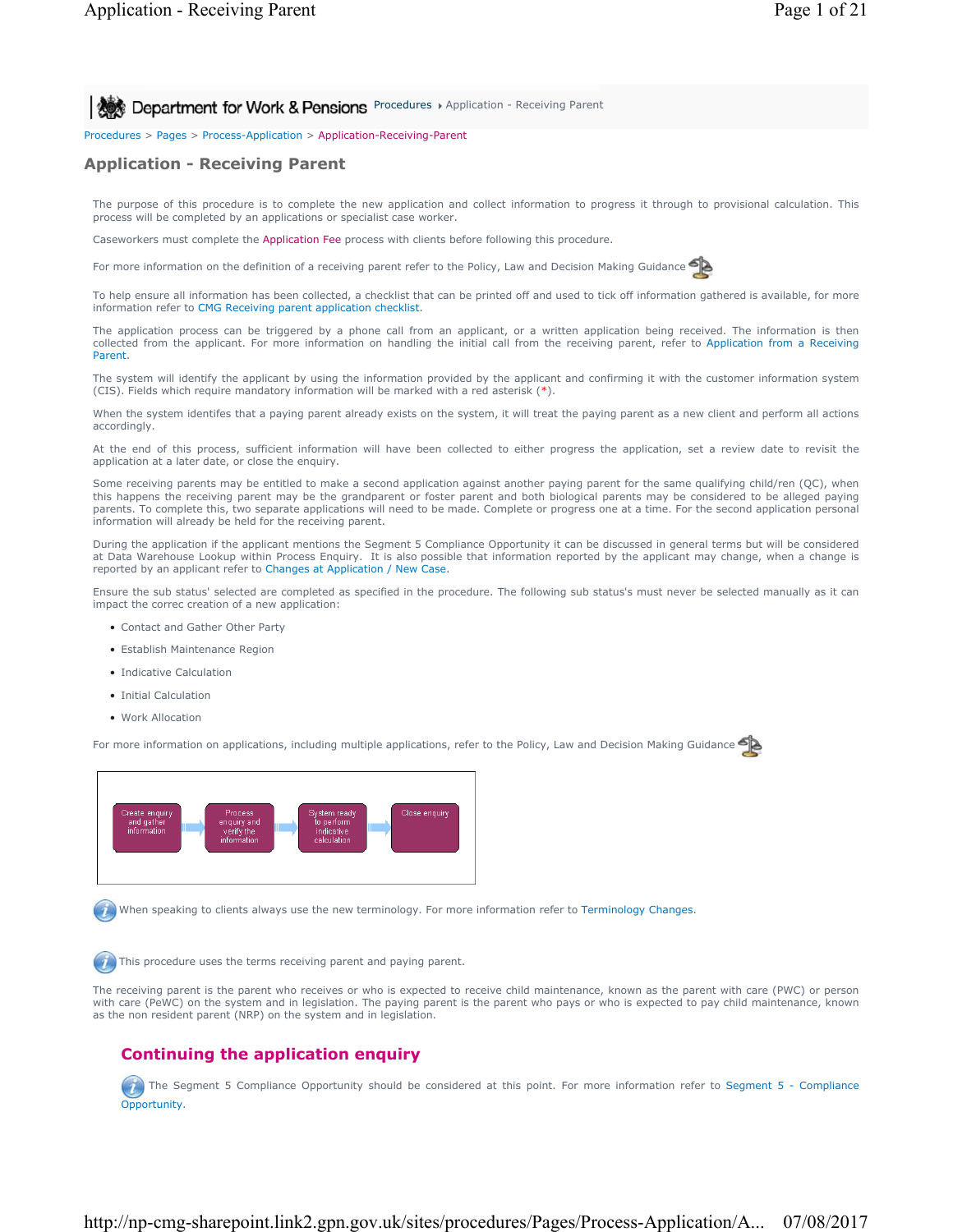Where the application is made by telephone go to Inputting applicant information, if the application is made on an application form the third party postal contractor will have scanned the application form in to the system as a PDF and attached it to a work item. Open the PDF, review the information and consider the following:

- If the personal data is not legible go to **Close the enquiry**, where there is personal data missing, check if there is a contact telephone number or an address for the paying parent. If no contact details are available go to **Close the enquiry**
- If there is a telephone number, contact the receiving parent and complete the application as though the client applied over the telephone, confirming the information provided in the application form. Go to **Inputting applicant information**
- Where only a contact address is available, manually issue CMSL0077 and set a wait for seven days. If after seven days there is no response issue CMSL0080 and wait a further fourteen days. In all cases where appropriate and where the client has not opted out of SMS send the Reminder SMS before considering sending the CMSL0080. If there is still no contact after the further fourteen days go to **Close the enquiry**
- The receiving parent may request an application form from CMG. For further information and for instructions on how to issue the application form, select the Procedural **Exceptions** tab.

During the application enquiry process, a receiving parent may report a change of circumstances (COC) where this is the case, there is specific guidance to be followed at all times, for more information refer to Changes at Application/New Case.

#### Inputting applicant information

# **Gather Contact Information**

- 1. Access the **Contact** record of the applicant via the **Application** SR.
- 2. Confirm a contact telephone number with the receiving parent and record it on the system. If a mobile number is provided advise the client that they will receive text messages from us and check that they are happy to do so. If they are not set the client as Opted Out Of The SMS Service. For more information refer to SMS Text. Where no mobile number is provided, set as **Opted Out of the SMS Service**. Once entered, save the record.
- If the receiving parent has agreed to receive SMS messages, issue the **Welcome Pack** SMS whilst the client is on the telephone. Refer to 3. SMS Text for further information. Sending the SMS text message does not replace the legal requirement to issue the CMSL0072.

Once the SMS has been sent, confirm with the client that they have received it. Advise that they should save the SMS and inform them that it is their responsibility to keep the SCIN safe and secure. Disclosure or loss of the SCIN must be reported immediately.

### **Preferred contact times**

4. Ask the client to confirm their address and contact number as well as asking for the most appropriate time for contact. Notify the client that their preferred contact time has been recorded, however, we may attempt calls at different times of the day.

# **Answerphone Messages**

5. Confirm with the client if they agree for more specific answerphone messagesto be left by following the below script:

When I call you again, if you're not available, would it be ok if I left you a message which will advise I am calling from Child Maintenance Service giving you an update to prevent you having to call us back? We will not leave case specific details in the message but where appropriate a letter providing full information will follow a few days later.

I see we have your home/mobile [detail as appropriate] number(s) listed. Which number are you happy for us to leave a message on? Please inform us if you would prefer that we did not do this in future.

- 6. Record information on preferred contact times and CMS specific answerphone messages by creating an Activity Record at contact level with a start date of 01/01/2035. This ensures it will always appear at the top of the activities tab. Insert the preferred contact times within the description field in the format of 24hr clock. If the client would like to be left CMS specific answerphone messages please input the below codes into the activity alongside the preferred contact times:
	- For home telephone number enter code answerphone01
	- For mobile telephone number enter the code answerphone02
	- Scripts for leaving CMS specific answerphone messages can be found in Call Overview Making a Call
- Confirm whether the customer can provide an email address to be used to contact them. The email address is required for use in the self 7. service portal. If provided, record in the **email address** field, ensuring that the address is correct.

# **Gather the qualifying child/ren (QC/s) details**

- 8. Add the QC/s to the application. Include as much relevant information as possible. For more information on adding the correct child onto the 2012 system refer to CIS Verify NINO/CRN. Repeat for each qualifying child ( save the record after adding each QC will result in multiple SCINs being generated. This causes significant issues later in the case lifecycle. For information on how names and addresses should be formatted on the system, refer to the Names, Titles and Addresses section of the 2012 System Overview procedure. The minimum information required is:
	- Case Relationship
	- Title
	- Last Name
	- First Name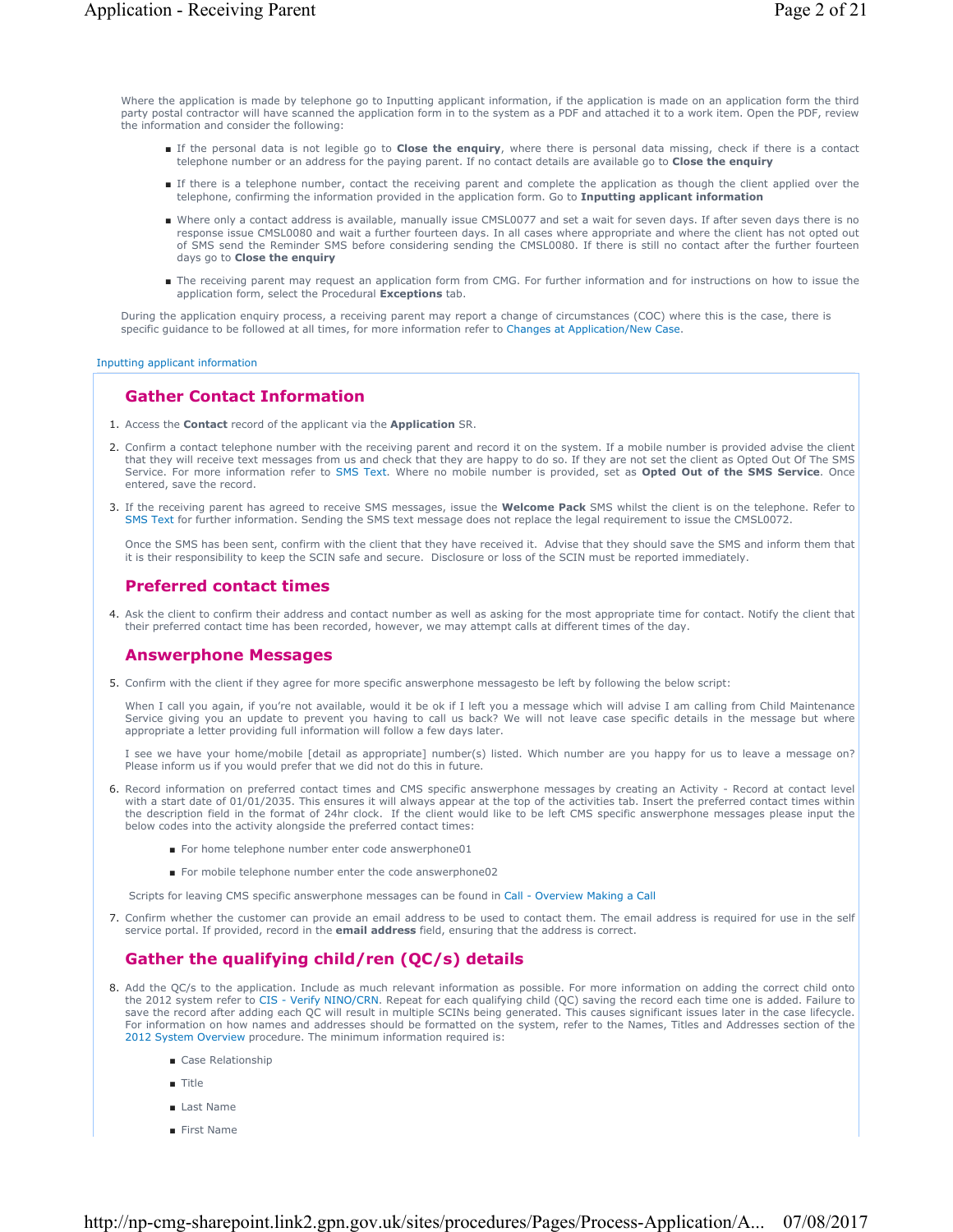

For more information on the definition of a QC refer to the Policy, Law and Decision Making Guidance

Any matching records will be displayed in the popup; **Pick** or **Ignore** the matches. If the QC is already a relevant other child (ROC), child in 9. family based arrangement (CIFBA) or a QC in another case a warning message will be displayed. For more information refer to Application - QC/ROC in Existing Case.

It is important to verify the matches and confirm that the match presented is the QC/s being reported. Where the QC is already a CIFBA obtain the date the CIFBA relationship came to an end.

### **Gather the paying parent details**

- 10. Add the paying parent in the same way as adding the QC/s. For information on how names and addresses should be formatted on the system, refer to the Names, Titles and Addresses section of the 2012 System Overview procedure. The minimum information required for an application to continue is:
	- Case Relationship
	- Title
	- Last Name
	- First Name

Whilst this is the minimum required information for an application to continue, as much information as is possible should be gathered to allow contact with the paying parent to be established as the case continues through the application process. Gathering as much accurate information here will reduce delays in progressing the application to the initial calculation.

For more information on the definition of a paying parent refer to the Policy, Law and Decision Making Guidance.



11. If the receiving parent is unable to provide the above minimum information, confirm whether the application is being made as a result of an 'invitation to join' letter being received. Where this is the case refer to **Applicant has closure letter/invitation to join** in **Procedural Exceptions**.

#### 12. Advise the receiving parent it is important that they provide as much information about the paying parent as possible. If the receiving parent is not able to provide a contact number or date of birth, where appropriate, request that they attempt to obtain this information, for example by asking friends/family or checking social media sites.

Where the receiving parent states that as they are unable to provide this information the application cannot continue at this time go to **Close the enquiry**. The receiving parent can re-apply once they obtain sufficient information.

- 13. Ask the receiving parent for the paying parent's following information and record it in the **Notes** field:
	- Address
	- Telephone number/s (eg Landline, mobile, work number etc)
	- Employment Details such as:
		- Nature of the work
		- Job title
		- Name and address of the employer
		- Whether the paying parent is full time or part time

If informed that a client is tax evading, i.e. keeping business off the books by dealing in cash and/or hiding assets in an offshore bank account, encourage the client to report it to HMRC through the HMRC .gov website. The website address is https://www.gov.uk/report-an-unregistered-trader-or-business

If a telephone number has not been supplied, advise the client that obtaining a telephone number increases the likelihood of setting up a payment schedule that will be adhered to. Explain the implications of default standing order and the delays this can cause to setting up payments.

If the paying parent is in the Armed Forces, do not set the **Armed Force flag indicator** in the other information part of the contact screen. Setting this flag can have an impact on the future running of the case. Where the paying parent is reported to be in the Armed Forces refer to Armed Forces Overview

14. Any matching records will be displayed in the popup applet; **Pick** or Ignore the matches.

It is important to verify the matches and confirm that the match presented is the paying parent being reported.

If a match is returned showing the paying parent is already on the 2012 scheme, check if the case/s are active, i.e. have ongoing maintenance or arrears outstanding. Case/s that aren't active may mean the case is with **Exceptional Cases**, before continuing refer to **Exceptional Case Handling** in **Procedural Exceptions**.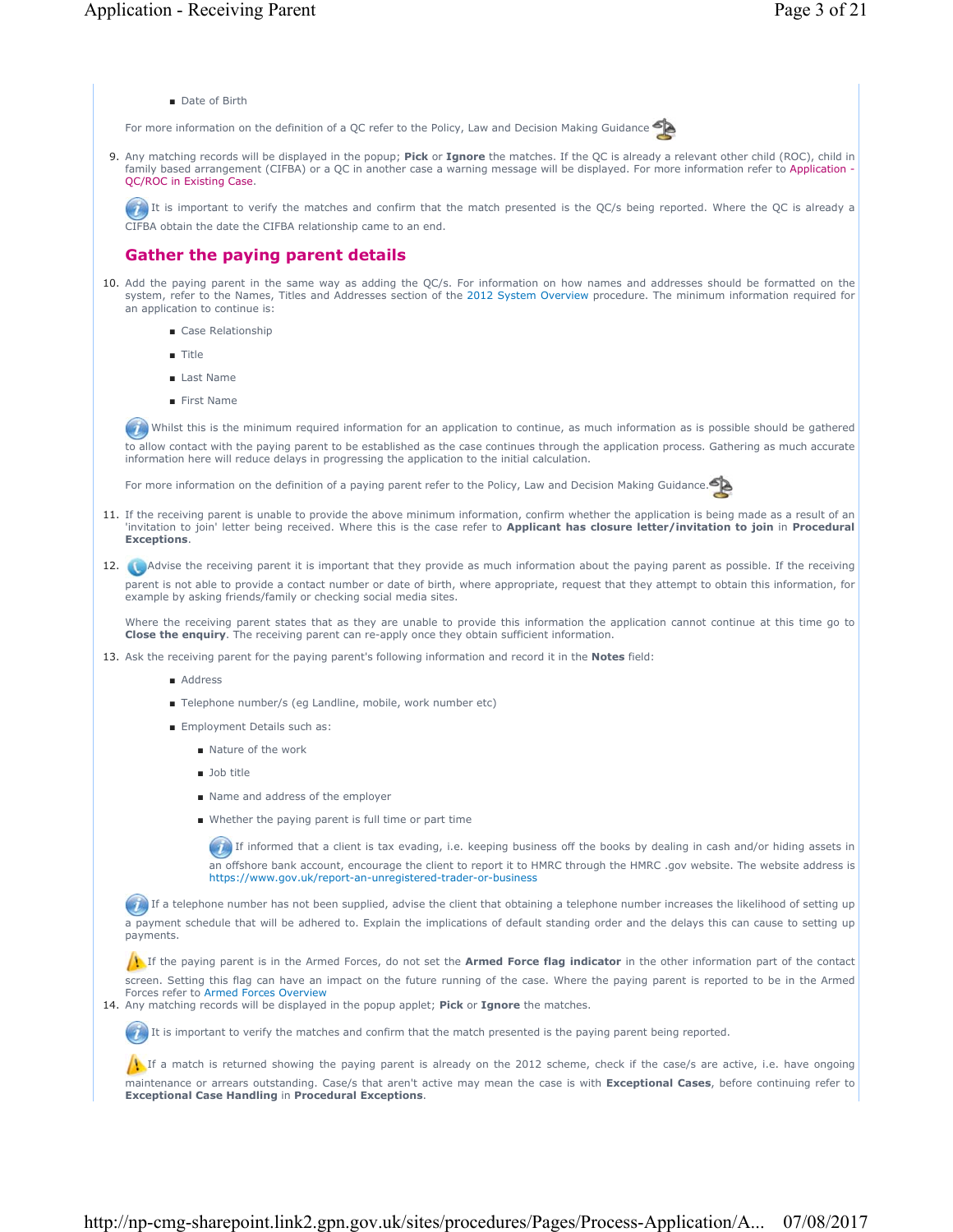# **Trigger the customer information system interface (CIS)**

- 15. Change the Sub Status to Check Applicant/QC NINO, and save the record. This triggers the interface with CIS to identify the correct clients. For more information refer to CIS - Verify NINO/CRN.
- 16. CIS will be used to identify the correct clients based on the information entered. In some instances there will be a need to complete the following additional action depending on the information obtained from CIS:
	- Child is identifed as transgender the case will need to be referred to SCR, suppress all notifications and use the known as field to correctly record the name the child is known as. For more information refer to Change - Name/Gender/DOB.
	- Relationship with a person with a sensitive record the sensitive record will not be displayed in the Relationships View when drilling down from the contacts list. For more information on sensitive cases refer to Sensitive Case - Handle
	- CIS returns a response indicating that the QC/s don't have a child reference number (CRN) refer to the steps in procedural exceptions for QC doesn't have a CRN

Where an email address has been provided, this will cause CIS to not identify the applicant. Where this is the case, complete a CIS relaxed search, remove the email address from the CIS applet and reattempt verification. This will allow for verification without causing the email address to be removed from the contact.

17. The QCs are associated to the receiving parent, and the **Habitually Resident Status** is set to Yes if the address is within the United Kingdom (UK). If the response is set as **No**, set the case **Sub Status** to **Contact & Gather Other Party,** then investigate and make a decision on habitual residence. Manually enter the residence details onto the system.

For more information on habitual residence refer to the Policy, Law and Decision Making Guidance.

If the decision is that either the receiving parent or QC is not habitually resident go to **Close the enquiry**.

- 18. The system checks if child benefit (CHB) is in payment and will return one of two responses:
	- **Yes** CHB is in payment and the application can continue
	- **No** CHB isn't in payment and requires investigation

To view the response, select the **PWC Surname** from the **Summary Case Details** and then select the **Relationships** tab. After making the decision either:

- Update the **Notes** field with the decision and change the **CHB response** to **Yes** to continue the application
- Go to **Close the enquiry** if the decision is to close the enquiry.

For more information on CHB refer to the Policy, Law and Decision Making Guidance.

Where the Child Reference Number (CRN) can't be established with the interface to CIS. Use the 1993/2003 scheme Child Benefit Index(CBIX)/Child Benefit Online (CBOL) by searching using the receiving parent's NINO. For more information on completing a search on CBIX/CBOL refer to the 1993/2003 scheme procedures.

19. Check whether the system has updated the CHB Payment in **Status**. If this has not happened update it manually using the dropdown.

Identify the QC NINO

# **Identify QC NINO**

- 1. The system will use CIS for QC NINO verification. If verification is not successful, the **contact status** will be set as NINO Not Verified and the **Sub Status** will be set to **Identify Applicant/QC**. If verification is successful go to **NINO verfication successful**.
- 2. Review the information that the receiving parent has provided to confirm that the information is correct. If a paper application was received, contact the receiving parent. Once reviewed, re-attempt verification by selecting the **CIS/CRA** button. Successful verification sets the **CIS/CRA contact** status to **NINO Verified**. Once verified go to **NINO verfication successful**.

If the information fields of a response are filled with asterisks  $(*)$  this indicates a sensitive record.

- 3. Search for the QC/s by using a relaxed name search through CIS. The relaxed name search is completed by entering the first three letters of either the first name and/or surname followed by \*. Re-attempt verification. Once verified go to **NINO verification successful**.
- 4. Where it has not been possible to locate the QC NINO (CRN) go to **Procedural Exceptions** for **QC doesn't have a CRN**.
- If at any point during the application process it's identified that CHB is now in payment go to back to **Inputting applicant information**, 5. **step 4**.

NINO verification successful

# **Data warehouse lookup**

Following verification the data warehouse automated lookup checks the receiving parent and QC/s details against 1993/2003 scheme cases 1. to check for the 13 week rule. If the automated lookup fails or for cases held on the clerical case database (CCD), the system will generate a Manual Handling SR lookup, go to **step 3**. Where Legacy Look is not available, within the **Procedural Exceptions** refer to section **Legacy Look-up not available - Identify other Party in C-Scheme**.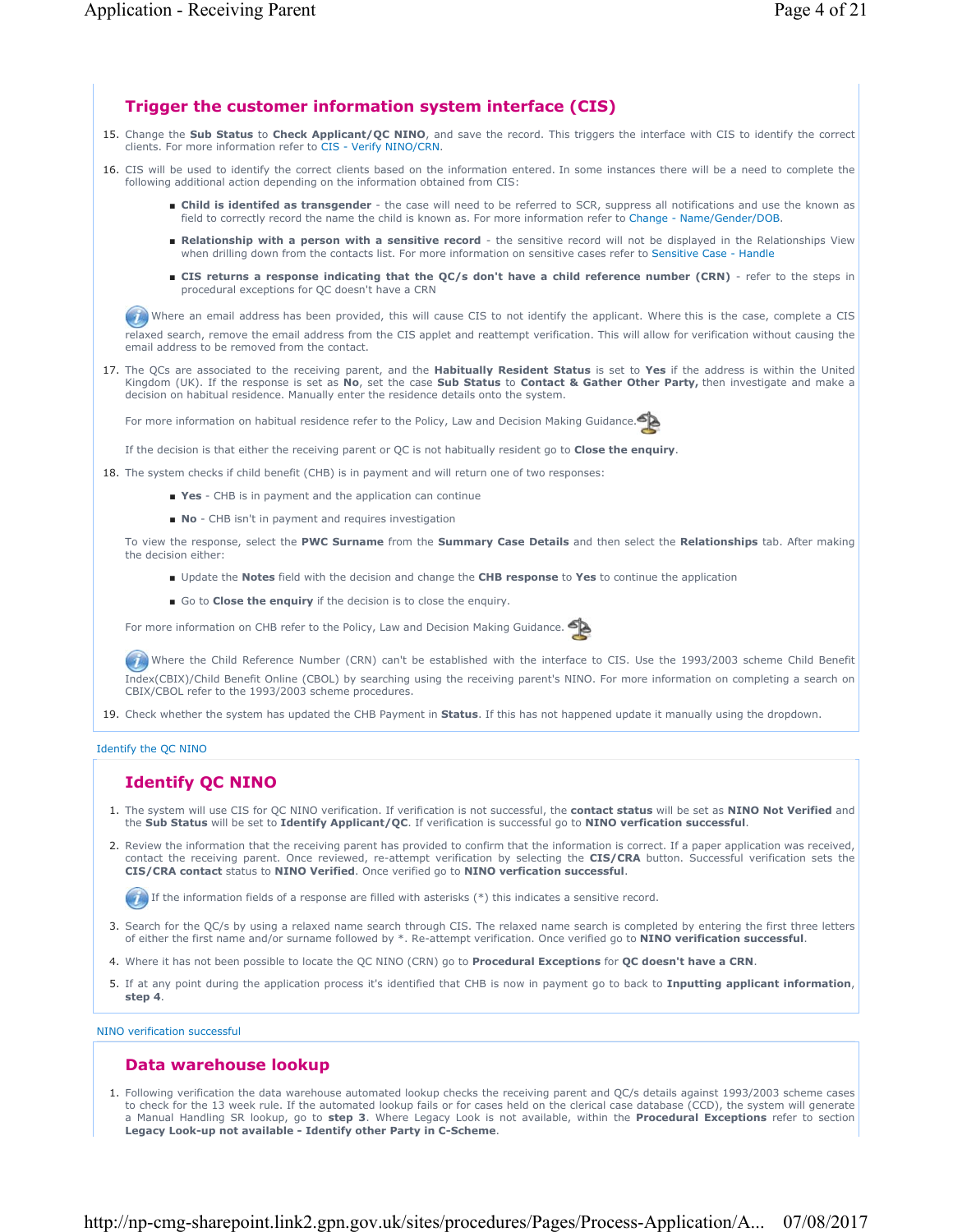- 2. Check the lookup response in the **More Info** tab at case level. Wherever the selected date for transition field is blank and/or the date in T date field has passed, go to **step 4**:
	- If the **Applicant Look Up Outcome** is **Continue With Application**, go to **step 4**
	- If the Applicant Look Up Outcome is Client Wait End Reason Change Of Circumstances on Existing Legacy Case, advise the client as they currently have a claim on 1993 or 2003 scheme that they cannot make a claim to 2012 scheme and must report a change of circumstances to their 1993/2003 scheme case. Go to **Close the enquiry**
	- If the Applicant Look Up Outcome is Client Wait End Duplicate Case in Legacy, advise the client as they currently have a claim on 1993 or 2003 scheme that they cannot make a claim to 2012 scheme. Go to **Close the enquiry**
	- If the Applicant Look Up Outcome is Client Wait End Liability Ended less than 13 weeks ago, advise the client that as their 1993/2003 scheme liability ended less than 13 weeks ago they will have to wait until the 13 week period ends before applying to 2012 scheme. Go to **Close the enquiry**

For more information about the 13 week rule refer to the Policy, Law and Decision Making Guidance



- 3. Confirm what type of closure journey the linked case is following, where the case is:
	- Proactive Case Closure Send a request containing the clients SCIN, NINO and case number to the Case Closure Team, email CMG Newcastle Applications Case Closure. For more information refer to **Proactive Case Closure issue with CCD Cases** in **procedural exceptions**
	- Reactive Case Closure Send a request containing the clients SCIN, NINO and case number to the Case Closure Team, email **CMG Newcastle Applications Case Closure**. For more information refer to 1993/2003 scheme look up in procedural exceptions
- 4. For Reactive Case Closure Applications, the team will carry out a check of the legacy case to determine if the case is a Segment 5 type by following the steps in the **procedural exceptions** tab - and will record their findings in the notes.

For Proactive Case Closure Applications, the team will carry out a check of the legacy case to determine if the case is a Segment 5 case and if the Segment 5 Compliance Opportunity is relevant by following the steps in the **procedural exceptions** tab within the Segment 5 procedure - and will record their findings in the notes.

Cases in Northern Ireland, confirmation for the type of closure journey and determining if the case is a Segment 5 type will be managed by Applications caseworkers.

5. Change the **Sub Status** to **Collect Applicant Details** and save the record.

# **Set up security**

6. Set up the receiving parent's security details. For more information refer to Security - Set Up.

### **Confirmation of maintenance orders**

- 7. Confirm with the receiving parent whether a maintenance order is in place for the QC/s.
- 8. **The Unity of the Constant** of the state of the state of the two application, issue **CMSL0082** to the client informing that we have requested the court to cancel their court order for child maintenance. Also issue **CMSF0005** to inform the court of a change to the maintenance arrangement. For further information on where to send the CMSF0005, refer to Maintenance Orders Overview.

When setting an application to wait for more information, set the **Status** as **Active** and the **Sub Status** as **Request More Info**. This will generate two activity types; **Letter (Outbound)** and **Wait**. Select the **Wait** activity and remove the **Request More Info** from the **sub type field** of the activity. This will prevent an accidental closure of the case.

### **Parentage statements**

- 9. Ask the receiving parent if they have any of the following forms of evidence which may help if a parentage dispute is raised. Record them in the **Supporting Statement** column in the receiving parent **Contacts** tab. The list below shows in order the best evidence:
	- Marriage certificate
	- Named on birth certificate
	- Previous positive DNA test
	- Adoption certificate
	- Assisted conception
	- Named as a parent on a court declaration

If the receiving parent can't confirm any of these leave the field blank and record this in **Notes**. Where there is more than one QC in the case, each child must either have a response recorded or a record in **Notes**.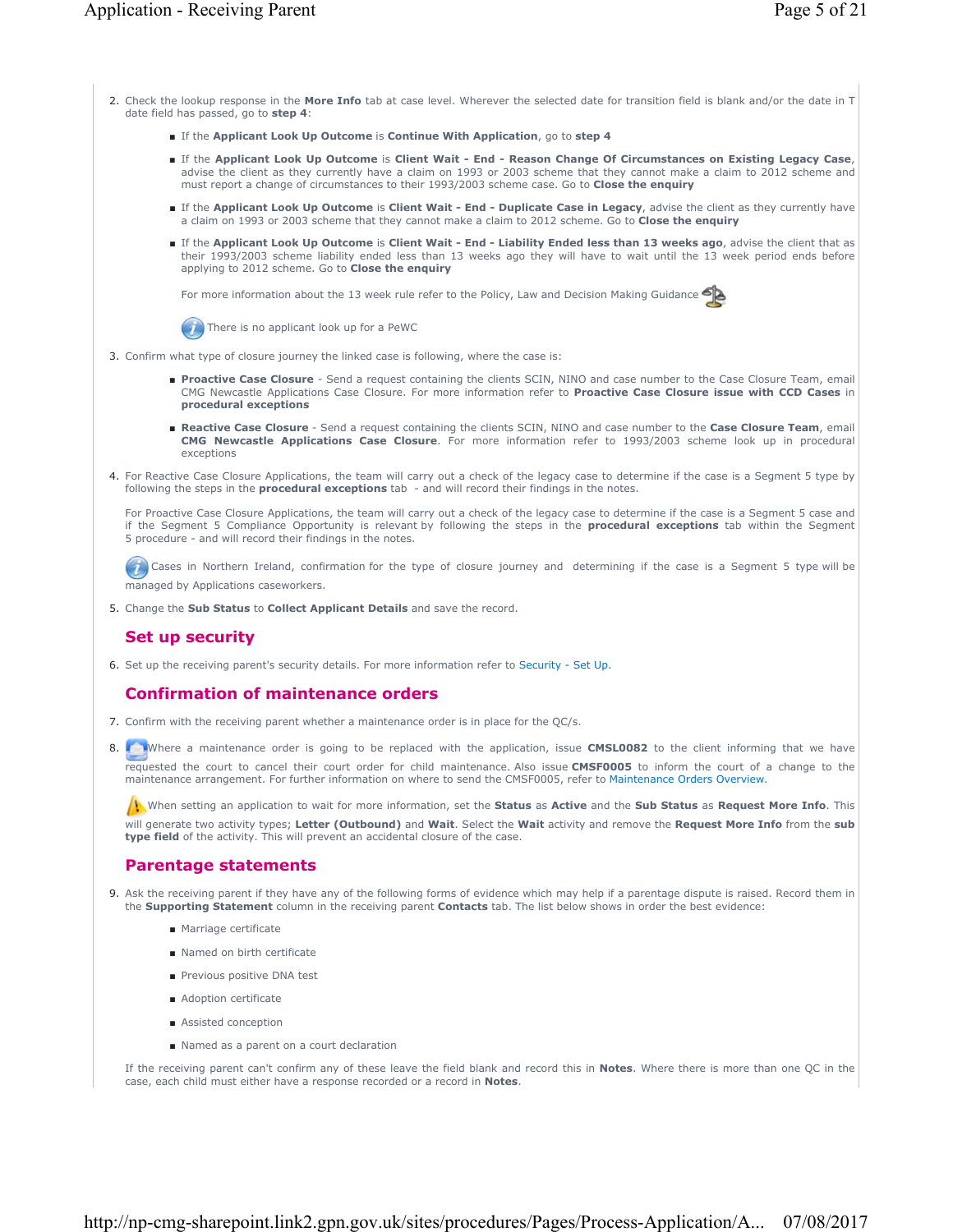# **Confirm service level and method of payment to (MOPT)**

10. Advise the receiving parent about the different service types available to help inform their service type decision. Provide information around both service types, providing unbiased advice to allow the clients to make an informed decision that is suitable for their own individual circumstances.

#### **Direct pay**:

- Direct pay is where the clients manage payments directly between themselves once we've worked out a child maintenance amount
- We will issue a schedule of when payments should be made. Inform the client that it will be a statutory liability, which means that it will be a set amount calculated by the Child Maintenance Service
- Clients need to arrange payments between themselves to ensure the payment schedule is met. We can transfer bank details and other personal information to help facilitate the arrangement. For more information, refer to Transfer Data Between Clients
- If the paying parent fails to make the correct payment on time and in full and the receiving parent wants us to investigate the missed payments, explain to the receiving parent that this could result in the service type being changed to collect and pay
- Clients will need to wait 5 working days before advising of a missed payment to allow sufficient time for bank clearance times. We will not investigate until 5 working days has elapsed from the scheduled payment date.
- Clients must keep a traceable record of payments made if there is a dispute of payments made at a future date. If payments are reported as missed and we are unable to confirm that payment was made, we will assume no payment was made and will move quickly to change the service type to collect and pay
- Where domestic violence has not been declared, advise that we expect clients to work together to make the arrangement work, or the service type will be moved to the collect and pay service and collection charges will apply
- If either party has any concerns about maintaining direct pay with regards to the other party finding out their location from the sort code inform them many banks and building societies offer accounts that use a 'central' or 'national' sort code instead of one linked to the local branch where the account was opened. This means that the account details won't give any clue about where clients live. Clients can also receive payment through money transfer services such as PayPal or Moneygram. For more information refer to Transfer Data Between Clients

#### **Collect and pay**:

- The £20 application fee does not guarantee a collect and pay service type. We will change the service type to direct pay if the paying parent asks us, unless we believe it will be in the best interests of the arrangement because of the paying parent's payment history
- Explain the charges associated with collect and pay
- Clients may not get their preferred service type; explain we will contact the receiving parent to ask for their preferred service type. If they select direct pay, they will be given the opportunity to make payments before considering changing the service to collect and pay
- Explain to the client that we will contact them again when a full decision has been made about their service type
- 11. Confirm what level of service is wanted. For more information on direct pay including how CMG can help with direct pay, refer to the Service Type Guide and Transfer Data Between Clients. The Collection Charge Calculator can also give an estimate on how their payments will be affected by collection fees. Update the receiving parent's choice in the **PWC Service Type** field.
- 12. Collect the receiving parent's initial method of payment to MOPT information. For more information refer to Method Of Payment To Set Up Initial. If the receiving parent has asked for direct pay there is no need to collect a MOPT.

### **Shared care**

13. Obtain and enter any shared care information by selecting the PWC Surname from the Summary Case details and then select the **Relationships** tab. Where there is no shared overtype with **0**. Once shared care is entered, save the record.

Advise the receiving parent that where there is shared care, this affects the calculation. Make them aware that shared care will also be confirmed with the paying parent, and that a discrepancy between the two will result in a possible delay to the application while it is resolved.

For more information on shared care refer to the Policy, Law and Decision Making Guidance

Any nights a QC spends in Local Authority (LA) care must be recorded on both the receiving parent and paying parent screens. For more information refer to Gather Paying Parent Information, otherwise the system won't pick up the information. Contact the LA to verify this.

Under no circumstances when recording shared care should the field **Exceptional Weeks Without NRP** be used.

### **Complete behavioural questions**

14. Complete the risk scoring questions for the paying parent, entering **No Response** for each.

Process enquiry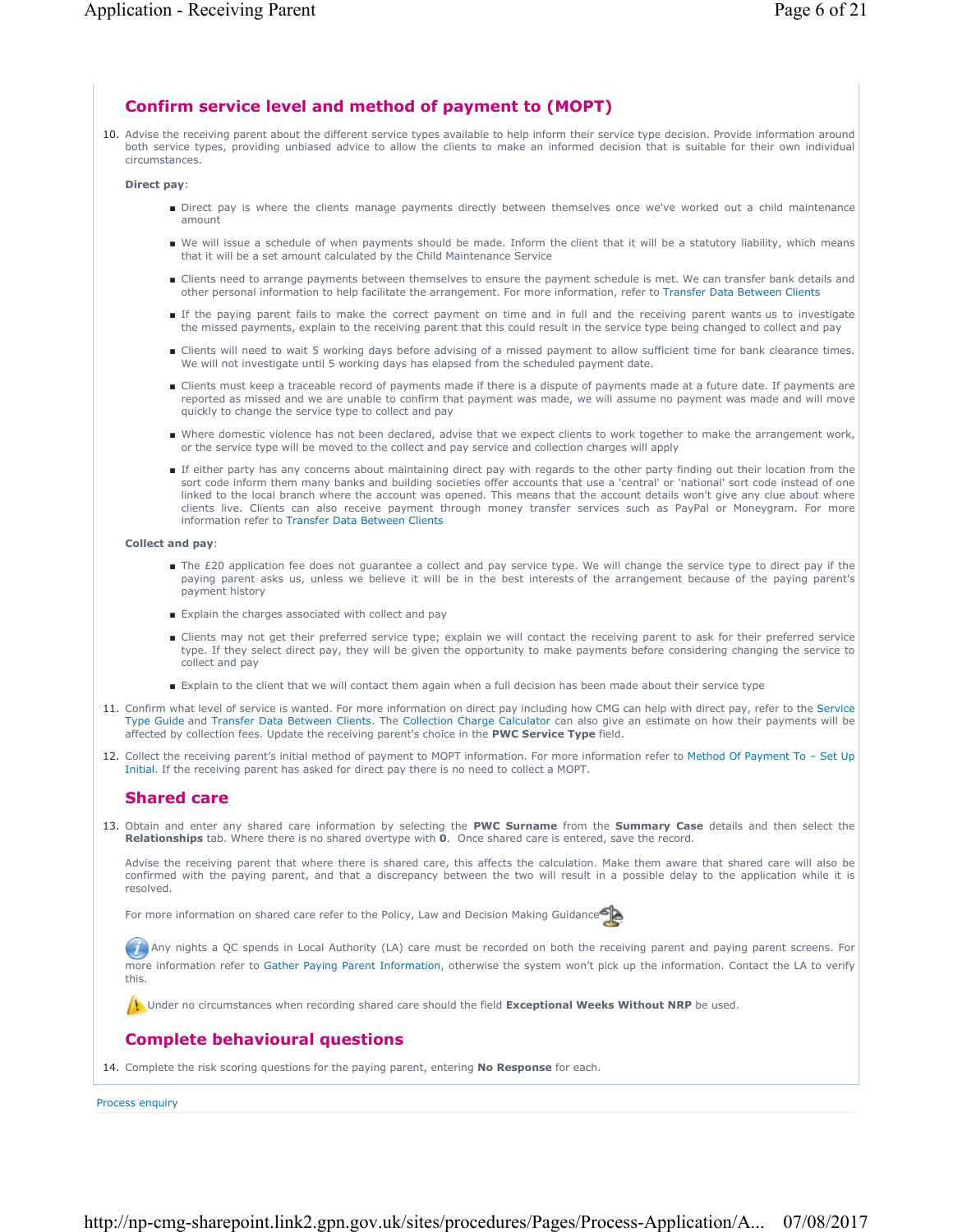# **Process enquiry**

Change the **Sub Status** to **Check Other Party NINO** and save the record. If the NINO check is not successful, the **Contact Status** will 1. change to **NINO Not Verified** and the **Sub Status** will change to **Identify Other Party**. For more information refer to Identify The Non Applicant. If the paying parent's address matches the receiving parent's, obtain a confident paying parent address.

If the CIS search returns a match with the fields starred out, this could be a potential sensitive record. Complete a Sensitive Check SR

(**Process = Special Case Management Area = Special Customer Record Sub Area = Sensitive Check**). Setting this SR to **Pending Assignment** will cause it to automatically route to the SCR team. If the case is a sensitive record the SCR team will process the case. If not a sensitive record it will be returned for the application to continue as normal.

If the paying parent address includes characters that doesn't match CIS, an error message will generate. Remove the address from the

system and enter it manually. If the paying parent has more than one address, change the address type from permanent residential to correspondence. Leave the correct address as permanent residential, and save the record. If unable to progress the application raise an incident. When information is returned from CIS it may overwrite data held on CMS, such as contact numbers, after NINO verification check the clients details to make sure the correct information is still held. For information on how names and addresses should be formatted on the system, refer to the Names, Titles and Addresses section of the 2012 System Overview procedure.

### **Data Warehouse Lookup**

The Segment 5 Compliance Opportunity should be considered at this stage. For more information refer to Segment 5 - Compliance Opportunity

- 2. The data warehouse automated lookup will check the paying parent's details against 1993/2003 scheme cases to check for any active cases where the paying parent is in the role of NRP. If the automated lookup fails or for cases held on the clerical case database (CCD) the system will generate a **Manual Handling SR** lookup, go to **step 5**.
- Check the the paying parent **Contact More Info** tab. Wherever the **selected date for transition field** is **blank** and/or the date in **T date**  3. field has passed go to **step 6**:
- 4. Depending on the **NRP Case Group Look Up Outcome**, take the following action:
	- Continue with Application, Reason case group is in case closure journey, check the selected date for transition field and the **T date field**, if:
		- The difference between the two dates is 38 days and the transition date has already passed, continue with the application. Go to **step 6**.
		- The difference between the two dates is greater than 38 days, continue with the application unless the client states that their Legacy liability ended early and they have waited 13 weeks to apply. If this is the case, email the SPOC team and they will perform a check to see if the liability has ended. Once the SPOC team confirm the liability has ended, continue with the application. Go to **step 6** to continue.
		- The difference between the two dates is 38 days and the Transition Date has yet to be reached, carry out the additional action detailed at **step 5**.
	- **Continue with Application** with any other **reason** type. Go to **step 6**.
	- Client To Wait End and the NRP Case Group Look Up Reason is Change Of Circumstances On Existing Legacy Case, advise the client that as they currently have a claim on 1993 or 2003 scheme that they cannot make a claim to 2012 scheme and must report a change of circumstances to their 1993/2003 scheme case. Go to **Close the enquiry**.
	- **Client Wait End** and the **NRP Case Group Look Up Reason** is **Liability Withdrawn Less Than 13 Weeks Ago**, advise the client that as their 1993/2003 scheme liability ended less than 13 weeks ago they will have to wait until the 13 week period ends before applying to 2012 scheme. Go to **Close the enquiry**.
	- Reactive Transition With Pause and the NRP Case Group Look Up Reason is NRP Has Ongoing Liability, go to step 6.

Advise the receiving parent that the paying parent's responsibility to pay will be start from the T-Date + 1 day, this will usually be 39 days in the future.

Where transition is identified, the paying parent will need to be notified of the effective date by telephone, for more information refer to **Transition Case Action in the Procedural Exceptions** tab of Calculation - Provisional.

- If the NRP Case Group Look Up Outcome is Reactive Transition Without Pause and the NRP Case Group Look Up Reason is **NRP Has Arrears Only Case Group**, continue with the application. Go to **step 6**.
- If the NRP Case Group Look Up Outcome is Reactive Transition Without Pause and the NRP Case Group Look Up Reason is **NRP only has 1 case and not part of the case closure journey**. Go to **step 6**.
- Send a request containing the clients SCIN, NINO and case number to the **Case Closure Team**, email the **CMG Newcastle Applications**  5. **Case Closure**. The team will carry out a check of the legacy case to determine if the case is a Segment 5 type by following the steps in the procedural exceptions tab - **1993/2003 scheme look up** and will record their findings in the **Notes**.
- 6. Ask the receiving parent the equality and diversity questions. Select the PWC Surname and then select the More Info tab. Whilst these are a requirement to ask, the receiving parent is under no obligation to answer and does not prevent the application from continuing. Record the responses that best match the options available. Any responses that don't match can be marked as **Other** and recorded in the **Notes** box.
- 7. Update the activities in the **Activities** tab for the Application SR. Confirm that all the required activities have been completed.
- 8. Change the **Sub Status** to **Locate Other Party** and save the record.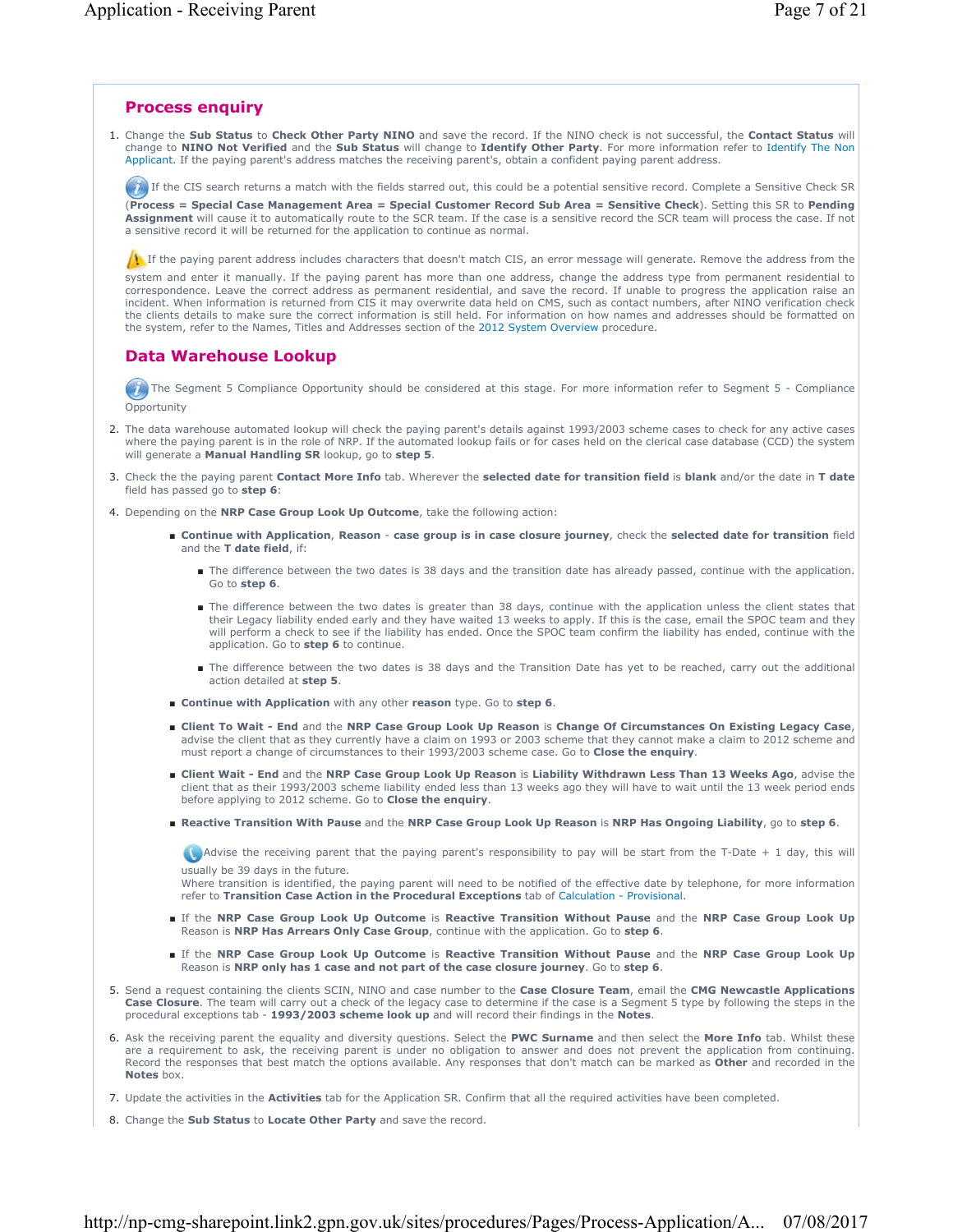9. The SR will change to:

- **Process = Application**
- **Area = Confirm Current Location**
- **Sub Area = Application**
- 10. Update the **Status** to **In Progress**.
- 11. Refer to the procedure Confirm Current Location for the detailed steps to take for each address trace tool within the activity plan. Once an address has been traced, highlight the paying parent address line and select **Pick**. The system moves to the **COC More Info** view. Update the activities in the **Activities** tab.
- 12. Update the SR Resolution Code to Location Confirmed. To update CIS with the address select Update to CIS. Once the response has been received, close the SR by updating the **Status** to **Closed** and **Sub Status** to **Complete**.
- 13. Once the location is confirmed, the system issues "about the CMG" booklet and **CMSL0072** to the receiving parent. The case now moves out of the applications service.
- 14. Manage the receiving parent's expectations with regard to payments. Explain when the liability starts and that although some money will accrue from this date until the promise to pay (P2P) schedule is arranged, the money may be paid in instalments with the liability and not necessarily as a lump sum. If appropriate, explain about the enforcement process and timescales involved should the paying parent be noncompliant. For more information on effective dates, refer to the Policy, Law and Decision Making Guidance
- 15. Explain to clients that they can manage their account quickly and easily with the Child Maintenance Service's safe and secure self service website. Clients can log on any time to check when their next payment is due, view payment history, make a payment or update information about their account.

For further information, refer to Client Self Service.

16. The system will start the automatic process of generating a provisional calculation. For more information refer to Calculation - Provisional. Applications with linked transition cases will need to use the steps for **Transition Case Action** in the **Procedural Exceptions** tab of Calculation - Provisional.

#### Close the enquiry

# **Close Enquiry**

1. The close enquiry process can happen at the following steps during the application process. The system recognises the reason for closure and whether closing the enquiry can be done manually or automatically. If the enquiry has closed because the clients have selected an FBA then record this. For more information refer to Family Based Arrangement - Record.

Ensure that any open SRs related to the case are closed and cancelled before closing the enquiry.

2. Using the below table as a guide, update the **Sub Status** to correspond with the reason for closure:

| Reason                                                                                                             | <b>Sub Status</b>                  | Letter          |
|--------------------------------------------------------------------------------------------------------------------|------------------------------------|-----------------|
| Applicant cannot provide sufficient information                                                                    | Minimum Information Not Available  | <b>CMSL0010</b> |
| Applicant, QC or other party are not classed as being habitually No Jurisdiction<br>resident                       |                                    | <b>CMSL0070</b> |
| Caseworker has been unable to identify the paying parent                                                           | NRP Not Identified                 | CMSL0088        |
| Application has been received within 13 weeks of a 1993/2003 scheme Transaction less than 13 weeks<br>case closing |                                    | CMSL0070        |
| Applicant doesn't wish to continue with application                                                                | Client Withdraws                   | <b>CMSL0071</b> |
| Caseworker has been unable to locate the paying parent                                                             | Other Party Not Located            | CMSL0088        |
| Paying parent is proved not to be the parent                                                                       | Parentage Not Proven               | CMSL0088        |
| Notification received that paying parent has died                                                                  | Death of Primary Role              | <b>CMSL0017</b> |
| Notification received that QC has died                                                                             | Death of QC                        | <b>CMSL0007</b> |
| Paying parent isn't considered habitually resident                                                                 | NRP Not Habitually Resident        | CMSL0070        |
| Receiving parent isn't considered habitually resident                                                              | <b>PWC Not Habitually Resident</b> | CMSL0070        |
|                                                                                                                    | No Jurisdiction for Agency         | <b>CMSL0070</b> |
| Applicant and Non Applicant have reconciled                                                                        | PWC/PeWC and NRP have reconciled   | <b>CMSL0088</b> |
| System Generated                                                                                                   | System Generated                   | <b>CMSL0088</b> |

3. The relevant closure letter is issued to the receiving parent.

Legacy Look-Up not available - Identify Other Party in C-Scheme

If case is stuck at sub-status **'Identify Other Party C-Scheme'** with error message 'The Legacy Look-up is currently not available, please wait and try again later', do not wait, instead follow the steps below:

Check the paying parent and receiving parent case exists in 1993/2003 scheme system. If case does not exist, follow **Option 1 else refer to Option 2.**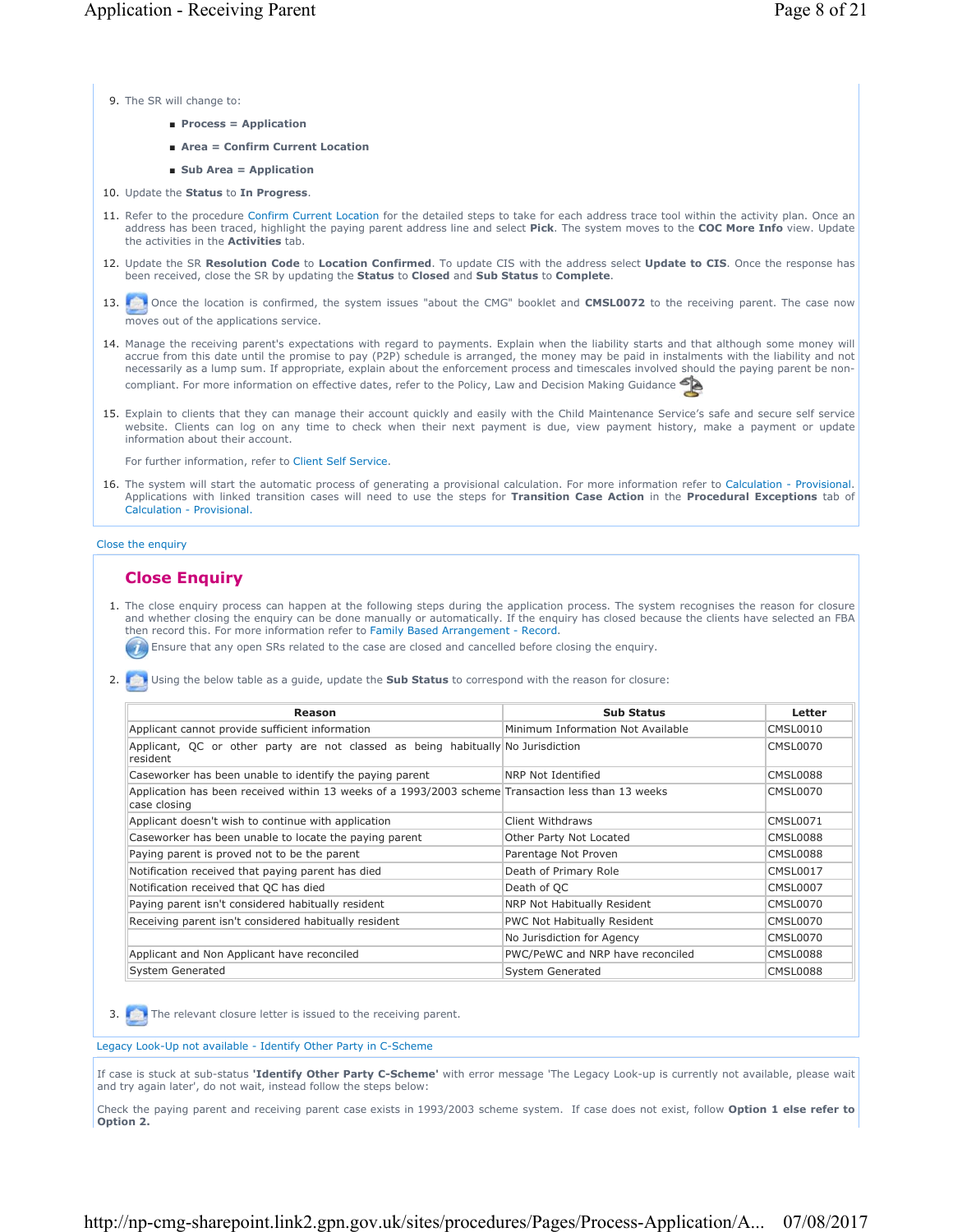**To check the paying parent and receiving parent case in 1993/2003 schemes follow the below instructions (Steps 1-7 at http://np -cmg-sharepoint.link2.gpn.gov.uk/sites/procedures/Pages/Transition/Manual-Handling-1993-2003-scheme-look-up-Paying-Parent-contingency.aspx)**

- 1. Select the **Go To Case** tab to view the paying parent details to obtain the name, date of birth and NINO.
- Using the paying parent details obtained you will need to search 1993/2003 scheme systems to identify whether they exist in any 2. 1993/2003 scheme care group in role of paying parent.
- If the case is marked as sensitive on the 1993/2003 scheme system, contact the **2012 Special Client Records Team**, email CM 2012 3. SCHEME Special Client Records, who will obtain the information. Before contacting the Special Client Records team, identify all the information required to progress the case.
- 4. As client records may exist for the same person on more than one system you must identify where the case group is currently managed by checking the systems in the following order:
	- Clerical Case Database (CCD)
	- CS<sub>2</sub>
	- CSCS
- 5. If you find the paying parent in a casegroup on CCD, you do not need to look at any other system and you should use the casegroup details held on CCD in order to obtain information to allow you to apply the lookup rules.
- 6. If you do not find the paying parent in a casegroup on CCD, then you should next check CS2. If you find the paying parent in a casegroup on CS2 you should use casegroup details details held on CS2 in order to obtain information to allow you to apply the lookup rules.
- If you do not find the paying parent on CS2, then you should next check CSCS. If you find the paying parent in a casegroup on CSCS you 7. should use casegroup details held on CSCS in order to obtain information to allow you to apply the lookup rules.
- 8. If you do not find a record for the 2012 scheme paying parent and you have checked all three systems in order, this means they do not have a 1993/2003 scheme casegroup.

Where a paying parent is found in a casegroup on CCD/CS2 or CSCS you should use the case details to determine if the case is active or inactive with arrears.

#### **Option 1**

**Paying parent does not have any case on 1993/2003 Scheme then follow the below steps:**

- 1. Select the case number hyperlink
- 2. Drilldown on the paying parent **Last Name** and go to **More Info** view tab.
- 3. Update **NRP Case Group Lookup Outcome** to **Continue with Application** and save the record.
- 4. Update **NRP Case Group Lookup Reason** to **No Matches found in Data Warehouse**.
- 5. Proceed with case as per procedures.

### **Option 2**

**Review the information held on the 1993/2003 Scheme system and chose appropriate steps.**

**A) Paying parent does not have an active case but Arrears only case in 1993/2003 Scheme then follow the below steps:**

- 1. Select the case number hyperlink
- 2. Drilldown on the paying parent **Last Name** and go to the **Notes** view tab.
- 3. Capture the following:
	- Liability end date
	- Legacy Method of Collection (MOC)
	- Legacy Enforcement Flag
	- Legacy System
	- NRP Person ID
- 4. Go to the **More Info** view tab.
- Update **NRP Case Group Lookup Outcome** as **Reactive Transition W/O Pause** and **NRP Case Group Lookup Reason** as **NRP**  5. **has Arrears Only Case Group**.
- 6. Populate the **Legacy System, NRP Person ID** and save record.

**B) Paying parent has an active case with different receiving parent but there is no Transition date (Transition date is null) in 1993/2003 Scheme system the follow the below steps:**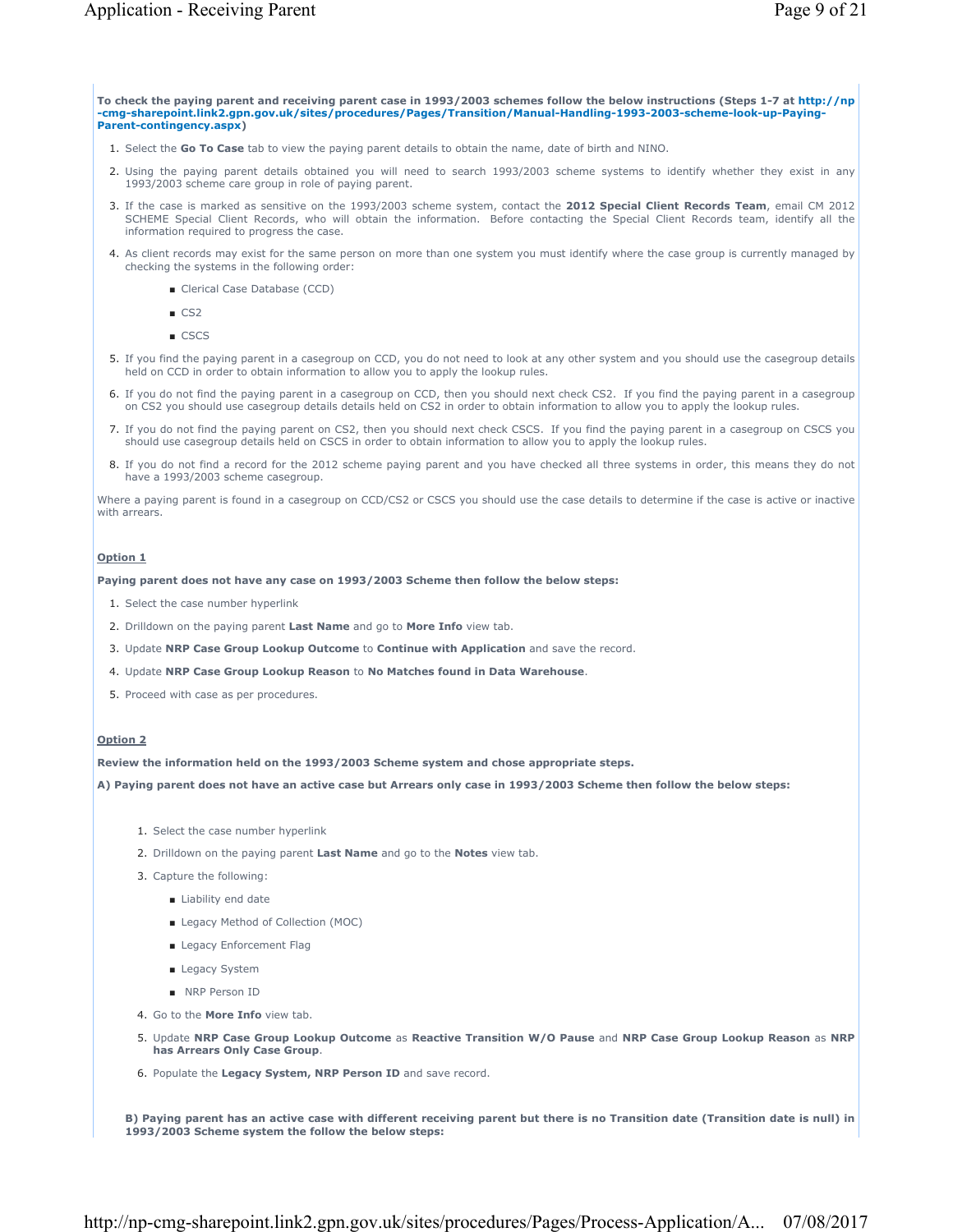- 1. Select the case number hyperlink
- 2. Drilldown on the paying parent **Last Name** and go to the **Notes** view tab.
- 3. Capture the following:
	- Liability end date
	- Legacy Method of Collection (MOC)
	- Legacy Enforcement Flag
	- Legacy System
	- NRP Person ID
- 4. Go to the **More Info** view tab.
- 5. Change **NRP Case Group Lookup Outcome** as **Reactive Transition With Pause**.
- 6. Update the **NRP Case Group Lookup Reason** accordingly.
- 7. Populate the **Legacy System, NRP Person ID** and save record.

**C) Paying parent has an active case with same receiving parent and future transition date in the 1993/2003 Scheme system then follows below:**

- 1. Select the case number hyperlink
- 2. Drilldown on the paying parent **Last Name** and go to the **Notes** view tab.
- 3. Capture the following:
	- Liability end date (Transition Date)
	- Legacy Method of Collection (MOC)
	- Legacy Enforcement Flag
	- Legacy System
	- NRP Person ID
- 4. Go to the **More Info** view tab.
- 5. Change **NRP Case Group Lookup Outcome** as **Continue with Application**.
- 6. Update the **NRP Case Group Lookup Reason** accordingly.
- 7. Populate the Legacy System, NRP Person ID and save record. DO NOT update the Sub-Status and DO NOT progress the case any further until after Service Management Action has been completed.
- Email **DWP CM Config & Data Management Team** (Email: CMCONFIG-.DATAMANAGEMENTTEAM1@DWP.GSI.GOV.UK) with 'Urgent 8. Manual Look Up' in the email subject field and the below in the body of the email;
	- Paying parent NINO
	- Transition Date (as shown in Legacy system)
- 9. Once Service Management have updated the Transition Date in the **More Info** view, you can progress the case as per procedures.

#### Northern Ireland Exceptions

NICMS replaces CMG in Northern Ireland

The Charging Warm-Up lines to take for NICMS can be accessed by selecting the following link: NICMS Charging Warm-Up Lines to Take.

#### 1993/2003 scheme look-up to identify Reactive Segment 5 Cases

Steps to be carried out by the SPOC to check 1993/2003 scheme for Segment 5 type cases.

# **Identify 1993/2003 scheme look-up to identify Reactive Segment 5 Cases**

1. Check the CSA Segment 5 Legal case list to establish if the paying parent national insurance number is held on it. If it is, this indicates ongoing legal action. Then continue to the relevant guidance below to check the legacy system/s for previous DEO/DER/RDO action.

**CO** Legacy caseworkers will have recorded a full breakdown of any ongoing civil enforcement action or liability orders on Tallyman Notes.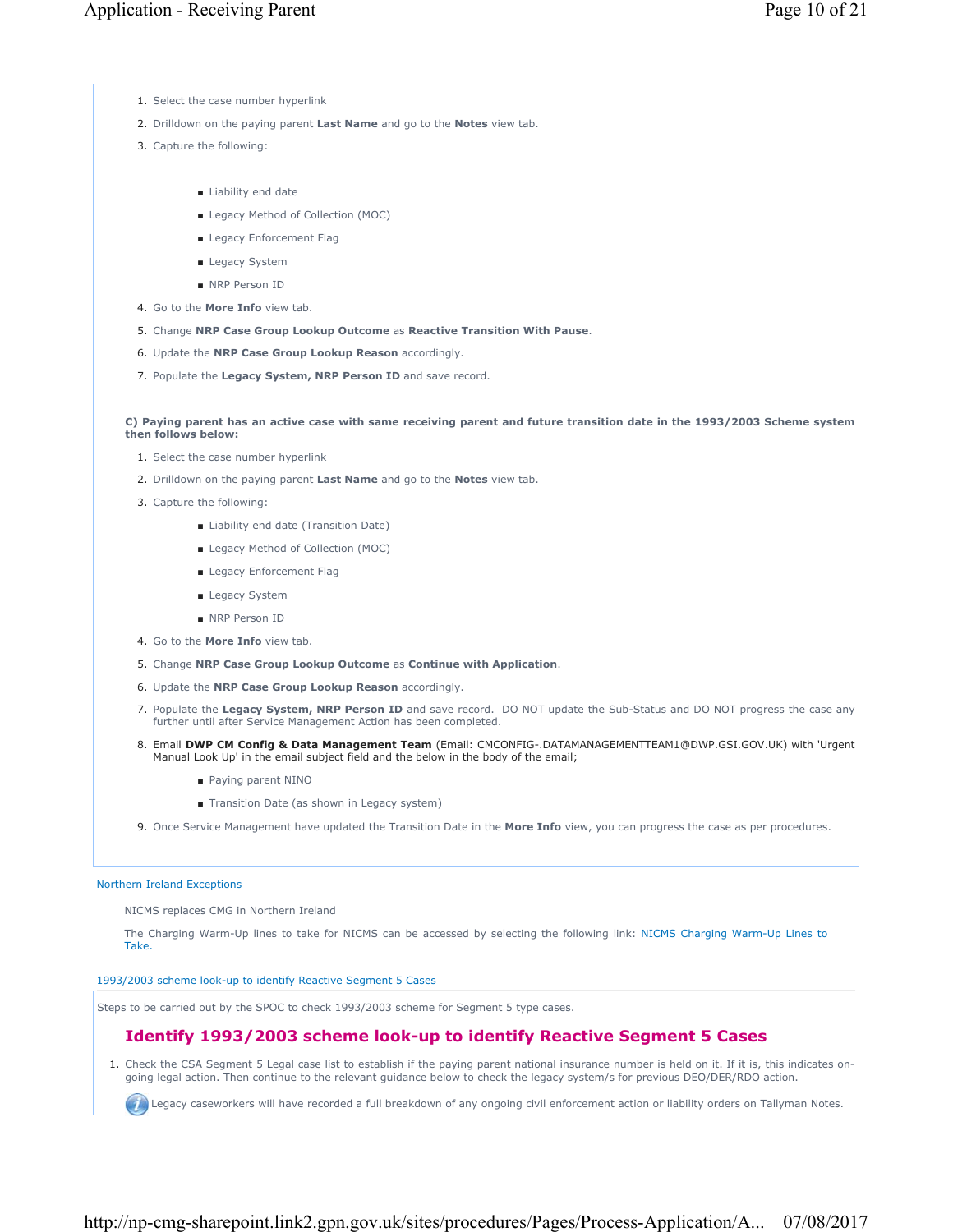### **CSCS - Check for Enforcement/DEO/DER/RDO**

- 2. Navigate to screen **IIAO** to view and access the current recorded method of collection on the case.
- 3. Check screen IICM to identify if a DEO/DER was imposed in the last 3 years and check notepad to confirm whether the DEO/DER was voluntary or enforced, if there is no note assume it was enforced. Where **IICM** indicates an RDO was in place contact the Deduction Orders team to confirm it was implemented.
- 4. View the notes within IICM to confirm the cause of any missed or partial payments and identify any on going civil enforcement action or liability orders. If no suitable reason for non payment can be identified this will be recorded as non-compliance. If **IICM** states that an RDO was in place contact the Deduction Order team to confirm the amount of ongoing maintenance paid in the previous 12 months. Go to **step 15**.

### **CS2 - Check for Enforcement/DEO/DER/RDO**

- 1. Launch **Enquire on Case or Person** to identify the current method of collection recorded on the case.
- 2. Access Freetext if a DEO/DER was in place to confirm if the DEO/DER was set up within the last 3 years and whether the DEO/DER was voluntary or enforced, if there is no note assume it was enforced. Where Freetext indicates an RDO was in place contact the Deduction Order team to confirm it was implemented.
- 3. If a case is held in **Partial Clerical** contact the owning team to collect the required information above.
- Access Freetext to confirm the cause of any missed or partial payments and identify any on going civil enforcement action or liability orders. 4. If no suitable reason for non payment can be identified this will be recorded as non-compliance. Go to **step 15**.

### **CCD - Check for Enforcement/DEO/DER/RDO**

- 5. Navigate to **Create/Edit Case/PWC/NRP/Assessment** to identify the current method of collection.
- 6. Access **Read/Update NRP** and select the **Employer** tab to identify if the checkbox for DEO/DER is ticked.
- Where Deduction from Benefit is shown, access **Create/Edit Case/PWC/NRP/Assessment** and select the **Notes** tab to determine the 7. correct method of collection.
- 8. If a DEO/DER was in place check the Notes screen to confirm if the DEO/DER was set up within the last 3 years and whether the DEO/DER was voluntary or enforced, if there is no note assume it was enforced. Where **Notes** indicates an RDO was in place contact the Deduction Order team to confirm it was implemented.
- 9. Access the Notes within Create/Edit Case/PWC/NRP/Assessment to confirm the cause of any missed or partial payments and identify any on going civil enforcement action or liability orders. If no suitable reason for non payment can be identified this will be recorded as noncompliance. Go to **step 15**.

# **Record unlikely to pay check outcome**

1. If confirmed that an enforced method of collection was used within the last 3 years on the 1993/2003 system, record the infomation in contact Notes:

1993/2003 Unlikely to Pay Check

1993/2003 System checked: CS2 / CSCS / CCD

1993/2003 Case number: xxxxxxxxxxxx

2012 Case number: x-xxxxxxxx

On going legal enforcement action: Yes / No

Enforced MOP: DEO / DER / RDO / None

Enforced MOP in place for < 6 months: Yes / No

Date enforced MOP implemented: dd/mm/yyyy

Employer name & address: NA if no DEO/DER

Employer contact number: NA if no DEO/DER

If the enforced method of collection was set up more than 3 years ago this should be disregarded and the details should not be recorded on CMS 2012, even if this method of collection was still in place within 3 years; it is the set up date that is relevant.

Applicant requests application form

# **Receiving parent requests application form**

1. If a receiving parent calls to request an application form, direct the client to CM Options. Following their discussion with Options, they will be warm transferred back to CMG.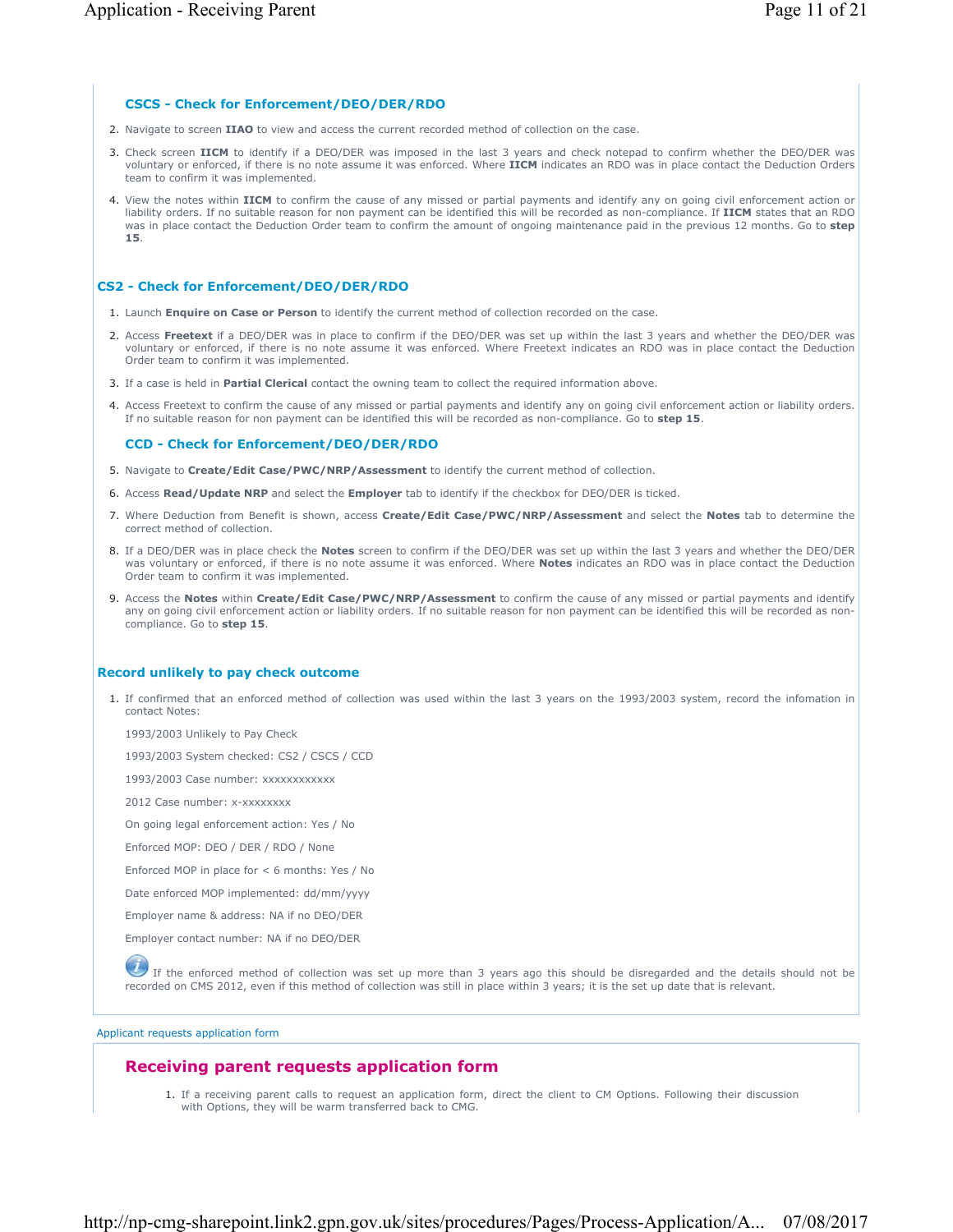- 2. When the client is transferred back from Options and wishes to receive a paper application form, create a new Contact in CMS and capture the confirmed address from the receiving parent.
- 3. Validate the CMS reference ID given by Options and if applicable, take the application fee at this point. For more information refer to Application - Fees.
- 4. Select the receiving parent's surname and create the following SR:
	- **Process = Manage Inbound Call**
	- **Area = General Enquiry**
	- **Sub Area = General Enquiry**
- 5. Select the SR and create a new Letter Outbound activity and select CMSL0069 as the template.
- 6. Select the **Letter Outbound** activity and then select the **Create Correspondence** button.
- 7. Select **Generate**.
- 8. Once the application form has been issued, **Close** and **Complete** the SR.
- 9. The third party postal contractor will scan the inbound documents onto CMS. You will receive an Inbound Letter activity advising when the application form is returned.

#### Applicant has closure letter/invitation to join

1. Ask the client to check the invitation letter they should have received, this will have the name of the Paying Parent from the 1993/2003 scheme case.

If the 1993/2003 case was maintained clerically, the letter may not contain the paying parent's name. Obtain either the receiving parent's national insurance number (NINO) or the 1993/2003 scheme case number.

- 2. Progress the case as normal to step 12 of the NINO verification successful section. Complete step 12, if there is insufficient information to confidently select a matching client record returned by CIS, then the **sub status** will update to **Identify Other Party**. If the caseworker is still unable to confirm a matching record through CIS to verify the paying parent's NINO, then before placing the case into review they should advise the receiving parent that the minimum information is not allowing a successful trace of the paying parent and that further investigation is required using our 1993/2003 scheme systems.
- 3. Arrange a call-back with the receiving parent then contact a single point of contact (SPOC) with 1993/2003 scheme access and request that they trace the paying parent NINO from the appropriate system.

 $U_{\text{If the 1993/2003 case was maintained clearly then the name and NINO can be provided by the Application SPOC.}$ 

- 4. When the NINO has been traced, the NINO can be included in the CIS trace information and this should allow successful identification of the paying parent.
- 5. Complete the call back as agreed and the application can be progressed as normal.

#### Consider habitual residence

Where habitual residence needs to be checked again as the appicant's NINO can't be verified, ask the following questions:

- If the parent is not a UK national do they have official permanent UK residency?
- If they do not have permanent UK residency are they residing in the UK on a Visa?
- What kind of visa does the parent hold (for example temporary, working, student)? What date is this due to expire?
- If the parent is not a UK national and does not have official permanent UK residency has a decision been made re habitual residence?

Consider the answers with the habitual residence policy held in the policy, law and decision making guidance. If the decision is that the applicant is considered to be habitually resident, make sure that this is recorded in the client's contact notes eg:

I consider the RP to be habitually resident as they have lived in the UK for 5 years, although they do not have permanent residency they are currently employed, maintain property and bank accounts here, and have indicated it is their intent to remain I the UK on a long term basis

For more information on habitual residence, refer to policy, law and decision making guidance

#### Exceptional Case Handling

Go to the Exceptional Case Handling folder and search for the paying parent, if the paying parent is located, contact the Area Advice Centre (AAC) for more guidance.

Proactive Case Closure issue with CCD Cases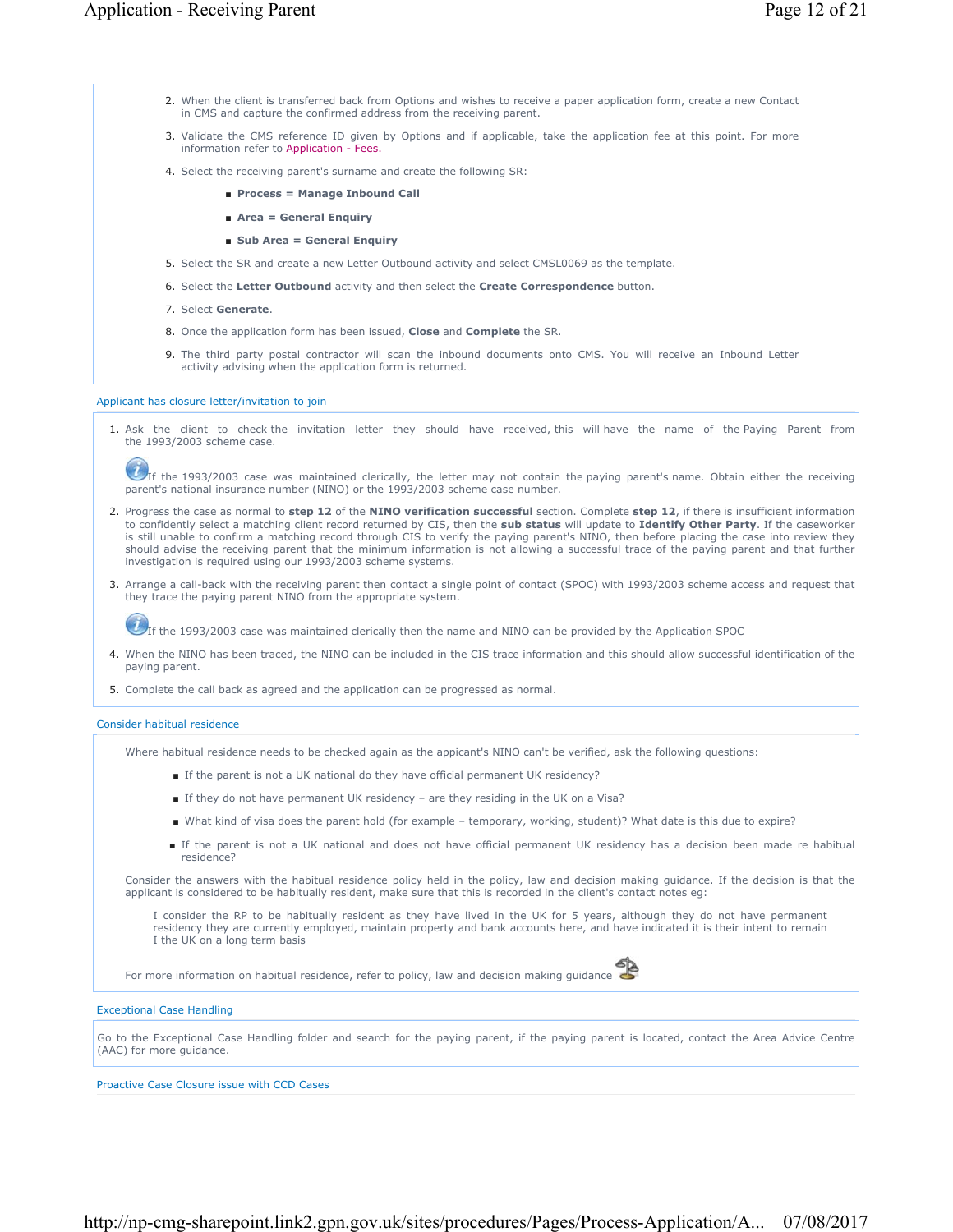# **Proactive Case Closure issue with CCD Cases**

- 1. Complete the steps detailed in 1993/2003 scheme look up.
- Complete **steps 5- 12** of the **NINO verification successful** section and **step 1** of the **Process Enquiry** section in the **details** tab. Once 2. the data warehouse automated lookup is completed, go to the paying parent **More Info** tab and check the T-date:
	- T-date shows as a Proactive date Continue from step 2 of Process Enquiry in the details tab
	- T-date shows as a Reactive date Go to **step 2** within **Inputting applicant information.**
- 3. Removed the NRP Legacy ID from the case and change the NRP Case Group Look Up Outcome to Continue with Application. Leave the **sub status** as **Identify Other Party C-Scheme**. This will stop the LTR file changing the 1993/2003 scheme closure journey from proactive to reactive.
- 4. Update the effective date to show as the Proactive T-date + one day, navigate to the Application SR and add the T-date to the Next Action due date.

Where the Proactive T-date is within 38 days, Service Management will need to amend the T-date to the Proactive T-date, provide the paying parent name, national insurance number (NINO), Row ID and the correct Proactive T-date.

- 5. Select the paying parent contact Notes and add a note to advise the New Case worker that the Master Case and Annual Review dates will need to be amended. For more information on this refer to Gather Paying Parent Information.
- 6. Return to **step 2** within **Process Enquiry** in the details tab and complete the remainder of the procedure.

Where a case has already been through this workaround and is currently waiting to reach the Proactive T-date and a new 2012 application with a new receiving parent is made, this will change the proactive case to a reactive one and the following action will need to be completed:

- Confirm the T-date in the **More Info** tab is showing the correct Reactive T-date
- Amend the effective date to show the Reactive T-date  $+1$  day
- Check the clerical client database (CCD) and confirm that the case is moving from a proactive journey to a reactive journey, where CCD shows as Proactive, refer the case to the Small Systems Team to update the Case Closure dates

7. Change the **case status** to **Inactive** and the **sub status** to **Awaiting Transition**.

### QC doesn't have a CRN

# **CIS response indicates that QC doesn't have a CRN**

 $U$ To help with this process additional information including a process management flow is available in the No CRN Applications document, for more information refer to No CRN Applications.

- 1. Check Child Benefit systems (Child Benefit Index(CBIX) and Child Benefit Online (CBOL)) to see if child benefit is in payment. If so, the CRN should be available from here. If the CRN is temporary (starts UU or UX) and has been in payment for 10 weeks, please raise an incident via the AAC. They will complete a CHB proforma for NAT to contact child benefit via the SLA team to arrange for the CRN to be allocated. This should only take a few days. Set a Wait on the case for seven days. Once a CRN has been provided, return to **step 8** to re-trigger the interface. If no response has been received from the AAC, please contact AAC to escalate.
- 2. Confirm with the receiving parent whether they have made an application for Child Benefit (ChB) Where the receiving parent hasn't already applied to ChB, discuss the advantages of doing so by following the Lines to Take guidance. Depending on the response go to one of the three steps below:
	- Where the receiving parent has already applied for CHB go to **step 3**
	- Client is going to apply for CHB go to **step 4**
	- Receiving Parent is unable or unwilling to apply for CHB go to **step 5**
- 3. Where the receiving parent has already applied for CHB set a **Wait** on the **Application** SR for seven days to allow time for CRN to be assigned. After seven days check to see if a CRN is present and re-trigger the interface as per **step 8** in the **Details** tab.
	- If a CRN has been assigned and the interface successfully re-triggered continue with the application as per the details tab
	- If after seven days the CRN is still not assigned, set Wait state for a further seven days or until CRN has been assigned.
- Where the applicant advises that they will apply for CHB, set a **Wait** state for four days. After the four day **Wait** has expired, call the 4. client to check that they have applied for CHB:
	- If client confirms application has been made, follow **step 3**
	- If no contact set another **Wait** state for three days to check again

After the three day **Wait** has expired call the client to check that they have applied for CHB:

- If client confirms application has been made, follow **step 3**
- If no contact set another **Wait** state for three days to check again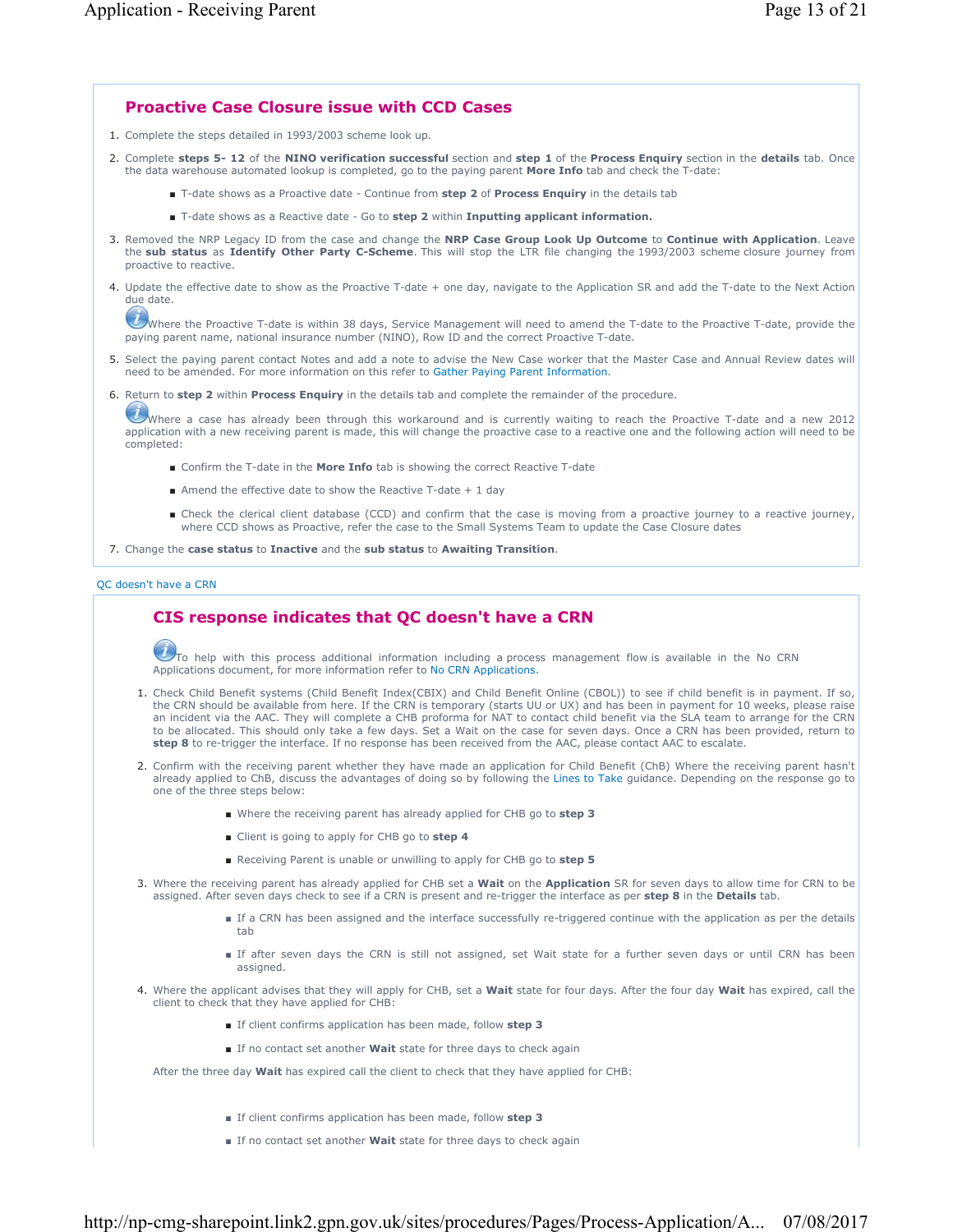If still unable to contact client, set a further **Wait** state for seven days. On expiry check CHB system:

- If application has been made, follow **step 3**
- If client has not applied for CHB, or if at any point the client advises that they will not be making a claim for CHB, go to **step 5** and request appropriate evidence
- Where the receiving parent disagrees or is unable to claim, ask if they can provide evidence to show the full name, address and date of birth of the QC/s. If this evidence can be provided set a **Wait** of 14 days. The evidence we can accept includes original copies of the child's: 5.
	- Birth certificate
	- Passport
	- Letter or record from a school, GP or dentist, or from a local authority

We can accept photocopies that have been officially stamped by a Government Department such as a DWP Job Centre or the Home Office

If you are unable to speak to the client to request the above information, a CMSL0077 should be issued.

If the receiving parent is unwilling or unable to provide this evidence then they should be informed that the application can't continue until either the evidence is provided or a claim for ChB is made. Where the RP is not allowed to apply for child benefit, the reason for this needs to be recorded. If the receiving parent is a foreign national, request the country of origin and the status of their right to remain in this country. This information is required to confirm the receiving parent cannot claim ChB. Also confirm that a family based arrangement (FBA) is not appropriate and why, this will be required for the Exceptional Case Handling (ECH) referral.

- 6. The paying parent will need to be checked against the 1993/2003 scheme and clerical client database (CCD) and where the paying parent is a paying parent in a case present on any of these systems, these cases will need to follow the correct case closure route.
- Where evidence is provided, check whether the receiving parent and child would also be considered to be habitually resident. There 7. are some questions that can be asked in the procedural exception, **Consider habitual residence**. Once confirmed, contact the AAC to raise an incident for consideration to make the case ECH. If after 14 days the information has not been supplied, please contact AAC to raise an incident for further advice. For more information refer on habitual residence refer to policy, law and decision making guidance

When it is identified that a CHB claim has been made, continue to monitor CHB claim until decision is made, do not raise an incident.

 $\dot{U}$ Where evidence is provided but requires Translation, this evidence will need to be translated before an incident can be raised. For more information refer to Translation.

CMSL0007 Application for child maintenance

Letter to all parties involved in application where sole QC has died and therefore application is being withdrawn.

All fields in this letter are system generated, no manual intervention is required.

CMSL0010 Your child maintenance application

Letter to applicant. Send when they do not respond to requests for missing information.

All fields in this letter are system generated, no manual intervention is required

CMSL0017 Your child maintenance application

Letter to receiving parent who has applied, when the paying parent has died. Advises that their application has been withdrawn.

All fields in this letter are system generated, no manual intervention is required.

CMSL0059 Your child maintenance application

Still cannot locate other party so applicant given choice to agree new review date or close date.

All fields in this letter are system generated, no manual intervention is required.

CMSL0069 Your child maintenance enquiry

Covering letter for application form, suitable for all applicants. Sent in response to a new request for application form.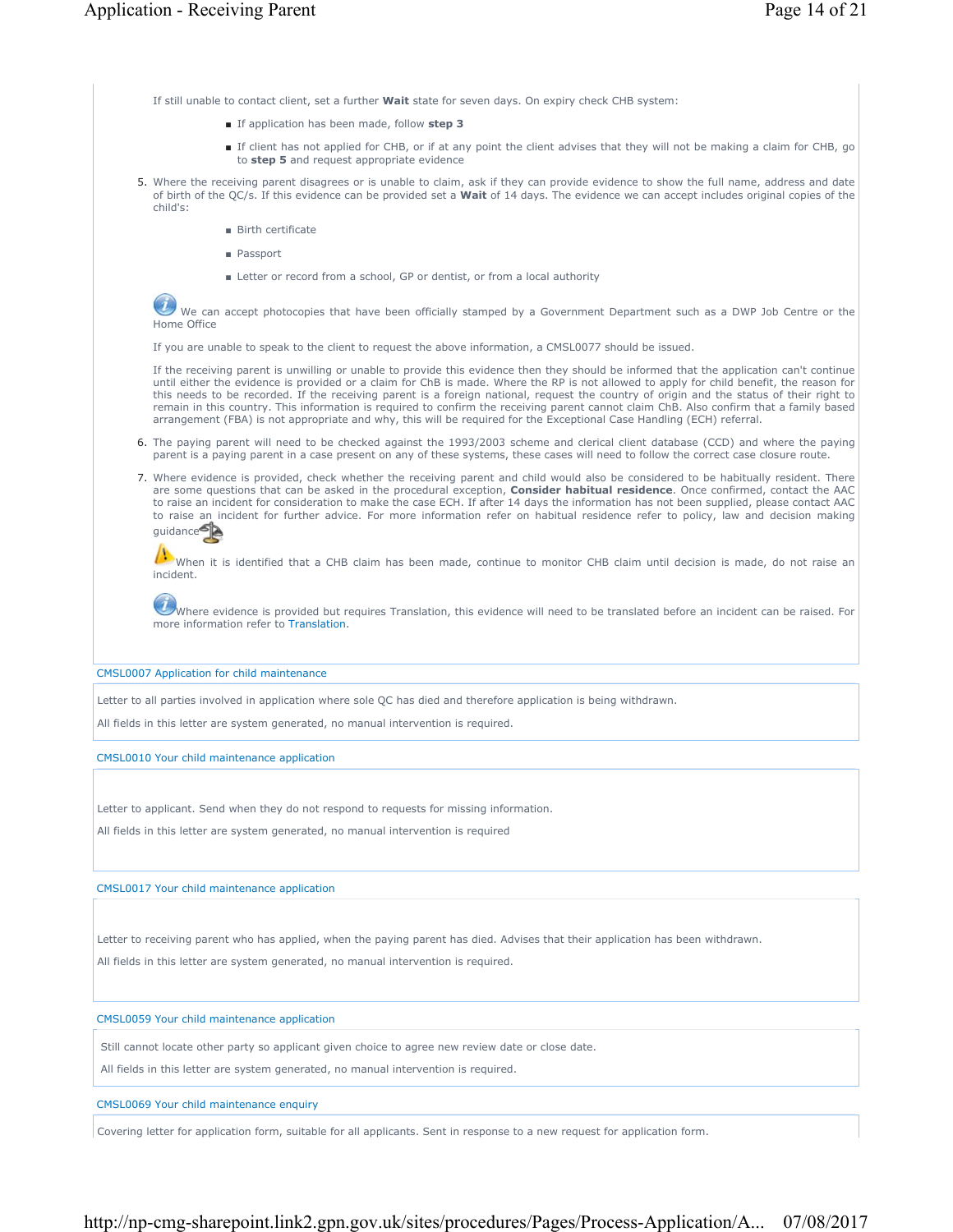All fields in this letter are system generated, no manual intervention is required.

CMSL0070 Your child maintenance application

•

•

Letter to Applicant, to advise that we cannot continue with their application as their or the Other Party's circumstances mean that they cannot use the Child Maintenance Service.

There are four possible reasons why you would issue this letter:

If the paying parent is not a UK resident add the paragraph 'Use if non-resident parent not habitually resident'

If the receiving parent or the child/ren are not UK residents add the paragraph 'Use if parent or person with care or children not habitually resident'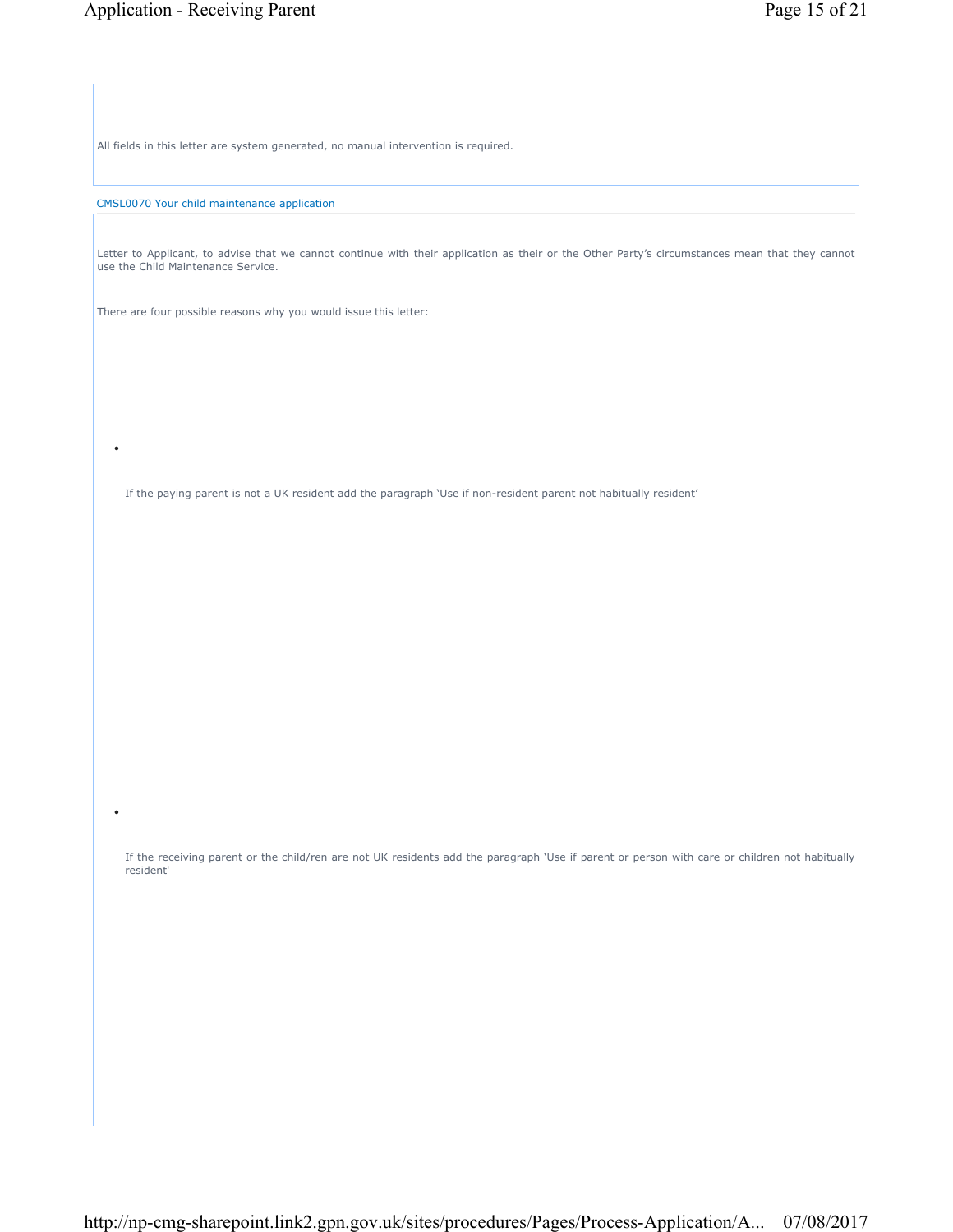•

•

If the applicant is a paying parent under the age of 16 add the paragraph 'Use if applicant is non-resident parent and under 16'

If the other party is a paying parent under the age of 16 add the paragraph 'Use if other Party is non-resident parent under 16'

All other required information on this letter is automatically completed by the system.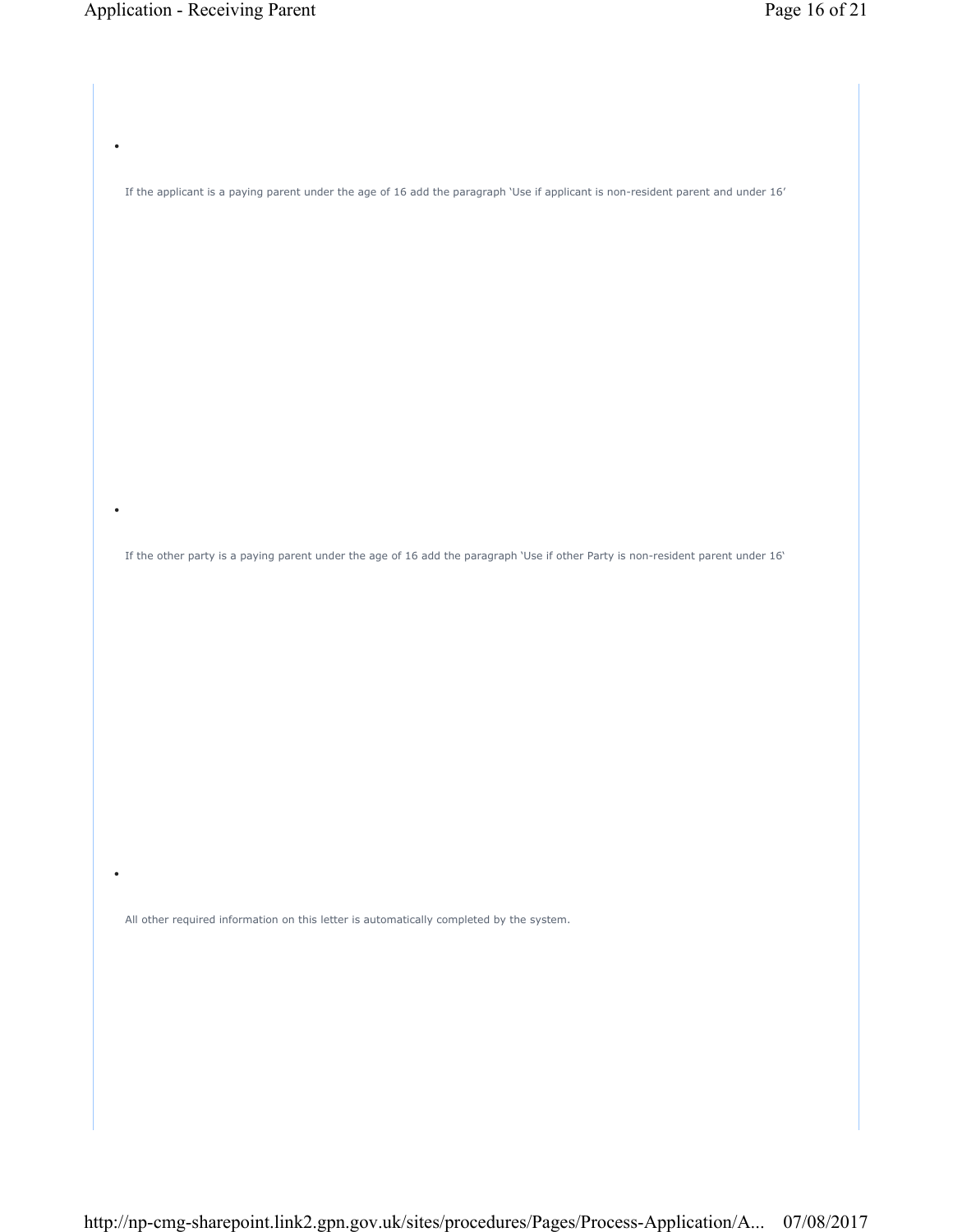Once completed review the letter to ensure the correct information is provided

#### CMSL0071 Your child maintenance application

Letter to applicant to confirm their request to withdraw their application.

All fields in this letter are system generated, no manual intervention is required

CMSL0072 Thank you and welcome

Letter to receiving parent or Child in Scotland to confirm their application has been successful. This letter assumes that we have gathered all the information we need to process an application.

All fields in this letter are system generated, no manual intervention is required.

### CMSL0077 Your child maintenance application

First request for missing information. Suitable for all applicants.

- Under the sub heading 'Your child maintenance application', complete the free text area to inform the client what further information we require to complete the application.
- All other required information on this letter is automatically completed by the system

Once completed review the letter to ensure the correct information is provided.

CMSL0080 Reminder: your child maintenance application

Letter to applicant, reminding them they still need to provide missing information (this is the second request for information that they will receive).

If the letter is being issued to the applicant, select paragraph TM\_40149

If the letter is being issued to the other party, select paragraph TM\_40150

#### CMSL0088 Your child maintenance application

Letter to Applicant, to advise that we cannot continue with their application as their or the Other Party's circumstances mean that they cannot use the Child Maintenance Service.

There are seven possible reasons why you would issue this letter: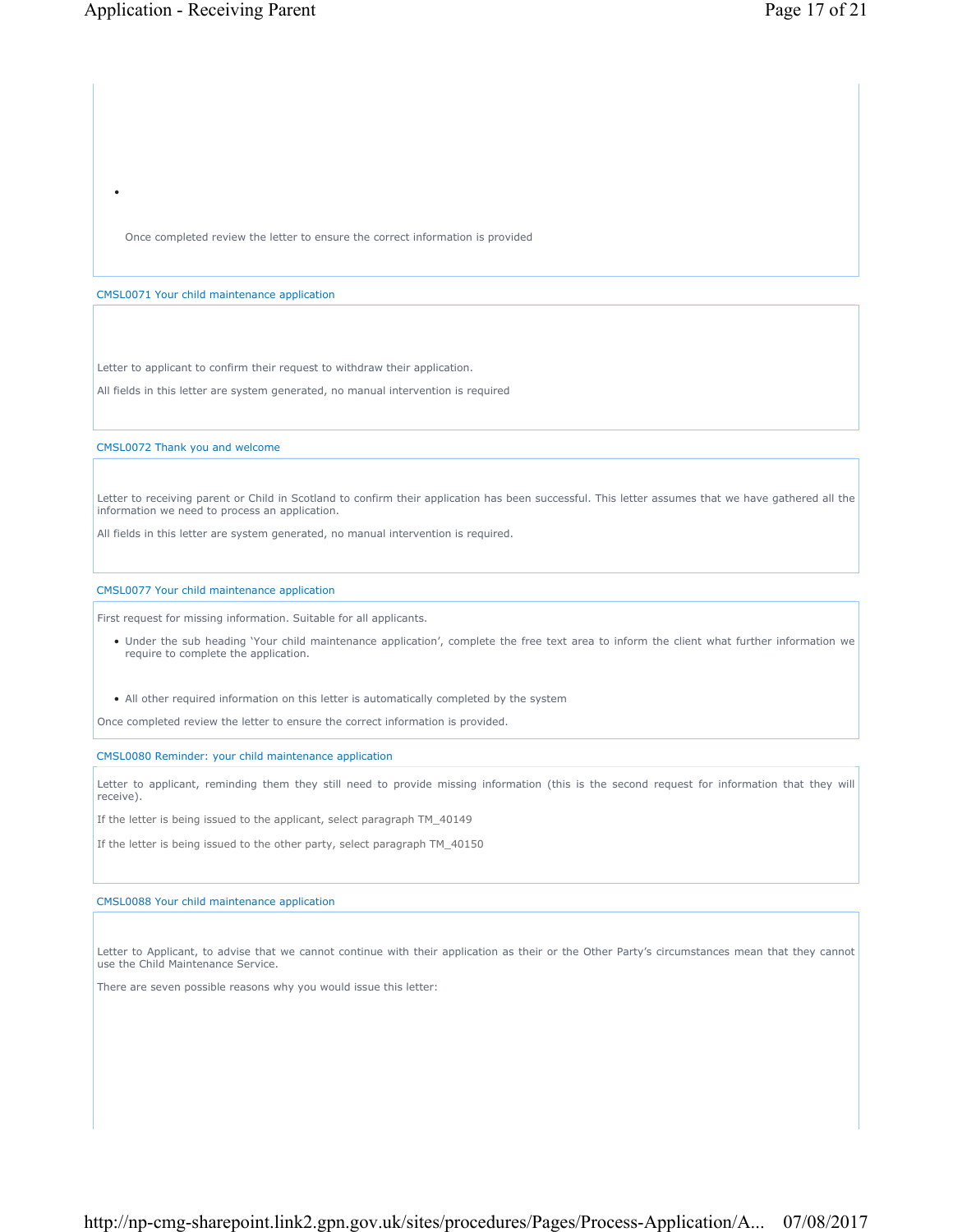•

•

If a DNA test has come back negative use the paragraph 'Use if result of DNA test is negative'.

If the child or children are between the ages of 16-19 and not receiving child benefit, the child or children are between the ages of 16-19 and no longer in full time non advanced education or approved training, the child or children have reached the age of 20 or the Child or children got married or have become part of a civil partnership, use the paragraph 'Use if child or children between the ages of 16-19 and<br>not receiving CHB/child or children between the ages of 16-19 and no longer in full or children reached the age of 20/Child or children got married or become part of a civil partnership'

If the paying parent and receiving parent are no longer separated, use the paragraph 'Use if no longer separated'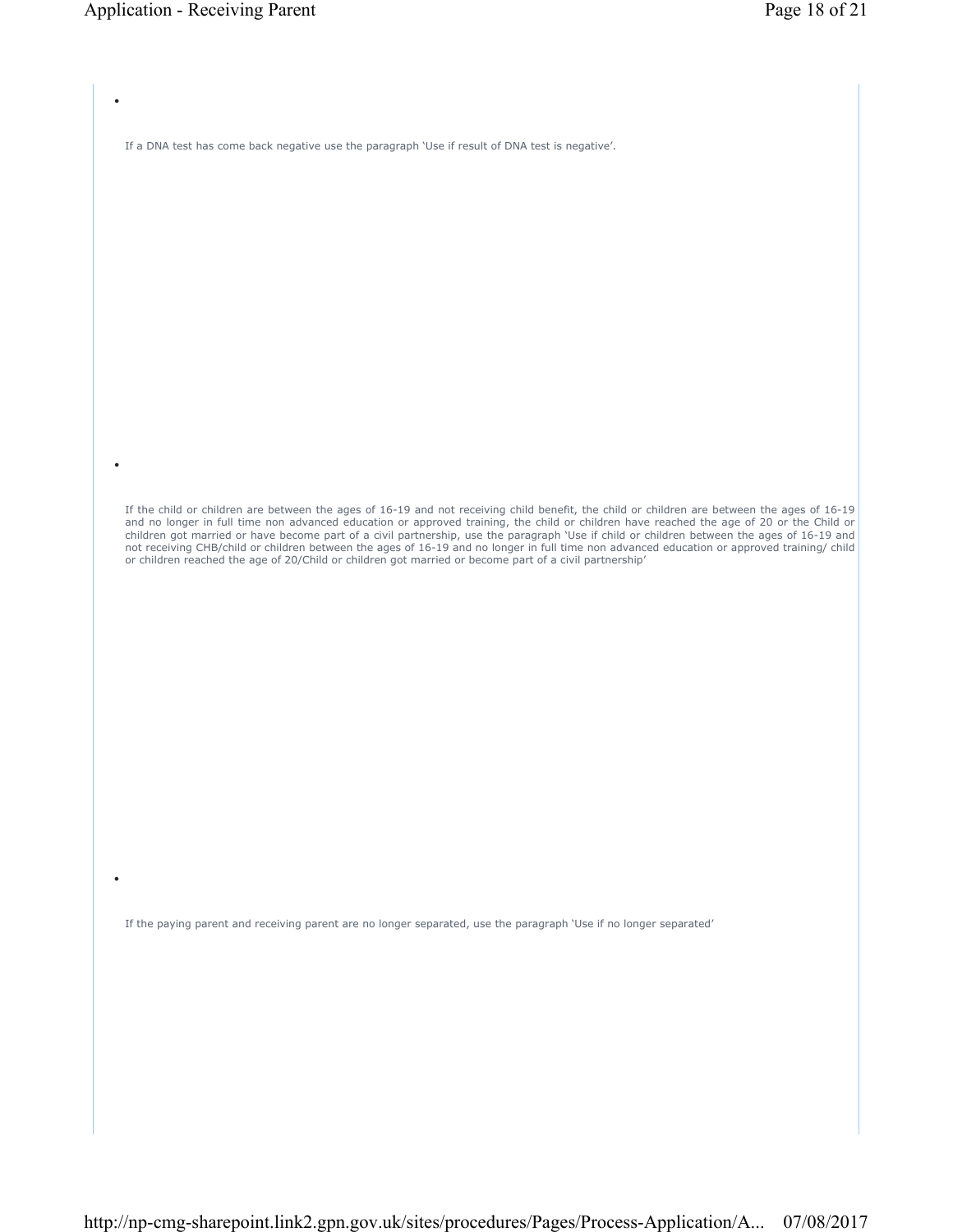•

•

If you are unable to identify the other party, use the paragraph 'Use if unable to confirm other party's identity'

If the child has left full time education, use the paragraph 'Use if child left full time education'

If the applicant is the receiving parent and they are no longer the main carer, use the paragraph 'Use if applicant is PWC or PeWC and they are no longer the main carer'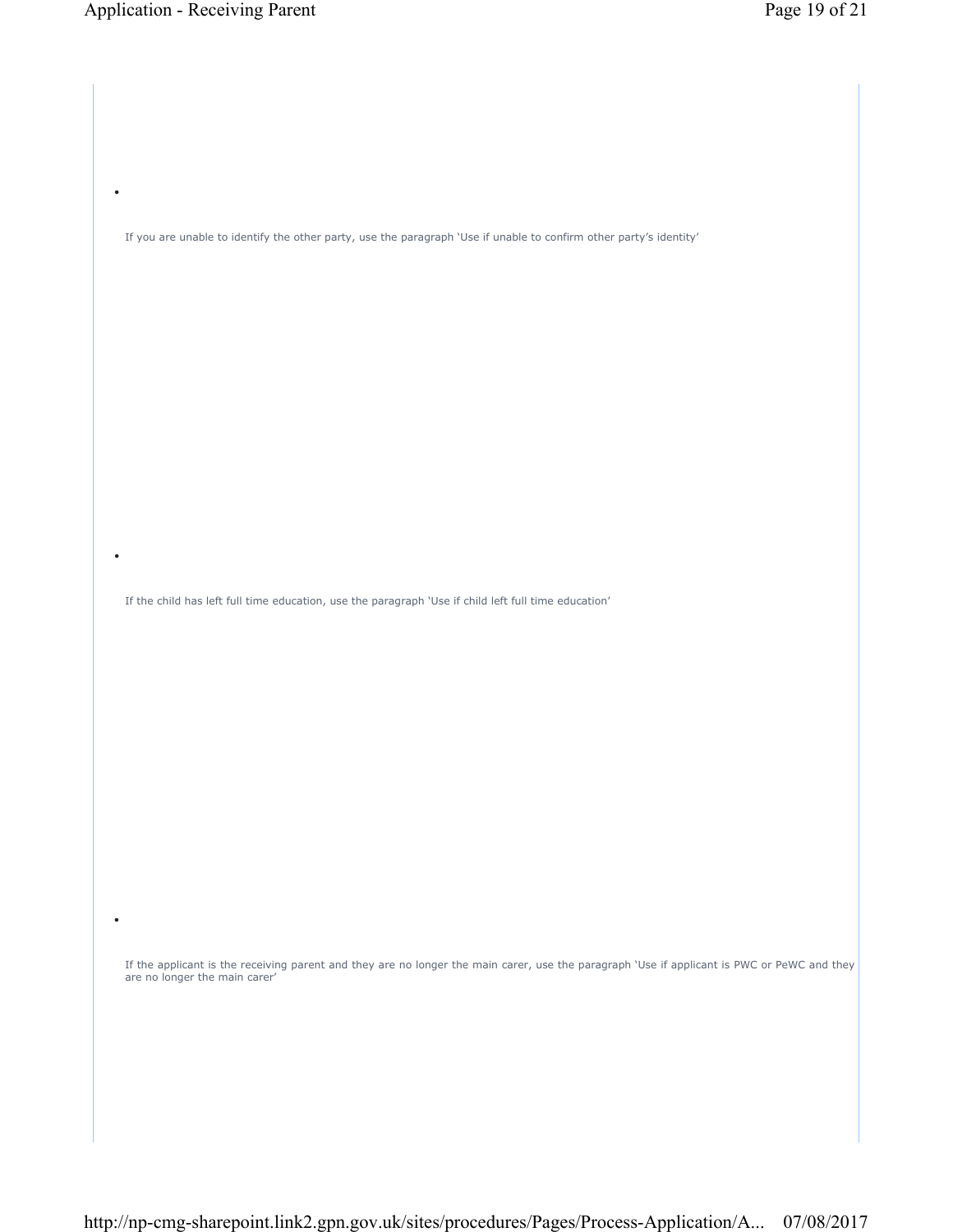If the applicant is the paying parent and the receiving parent is no longer the main carer, use the paragraph 'Use if applicant is NRP and PWC is no longer the main carer

#### Application Fees

•

Application Fee Complaints and Returns

Application - Child in Scotland

Application - Paying Parent

Application - QC/ROC In Existing Case

Armed Forces Overview

Case Closure Overview

Calculation - Provisional

Change - Contact Details

Changes at Application / New Case

CIS - Retrieve Personal Data From

CIS - Verify NINO/CRN

Exceptional Case - Gateway

Family Based Arrangement - Record

Gather Paying Parent Information

Incident Management - Manage Incident Locally

Identify The Non Applicant

Maintenance Order Overview

Method Of Payment To - Set Up Initial

SMS Text

Security - Set Up

Segment 5 - Compliance Opportunity

Sensitive Case - Handle

Service Type Guide

Terminology Changes

Transfer Data Between Clients

**Translation** 

Verify Look Up Response/Check Compliance History Is there a need for a CHB proforma?

No, there is an automatic trigger within the system to check if CHB is in payment during the application process. In a receiving parent application this is when the details of a qualifying child (QC) are put onto the system and the Sub Status is changed to Collect Applicant Details. During a paying parent application the trigger comes when the Status is changed to contact and gather other party details.

Why does the caseworker need to ask equality and diversity questions?

This is to ensure the organisation are seen to not be discriminating against anyone.